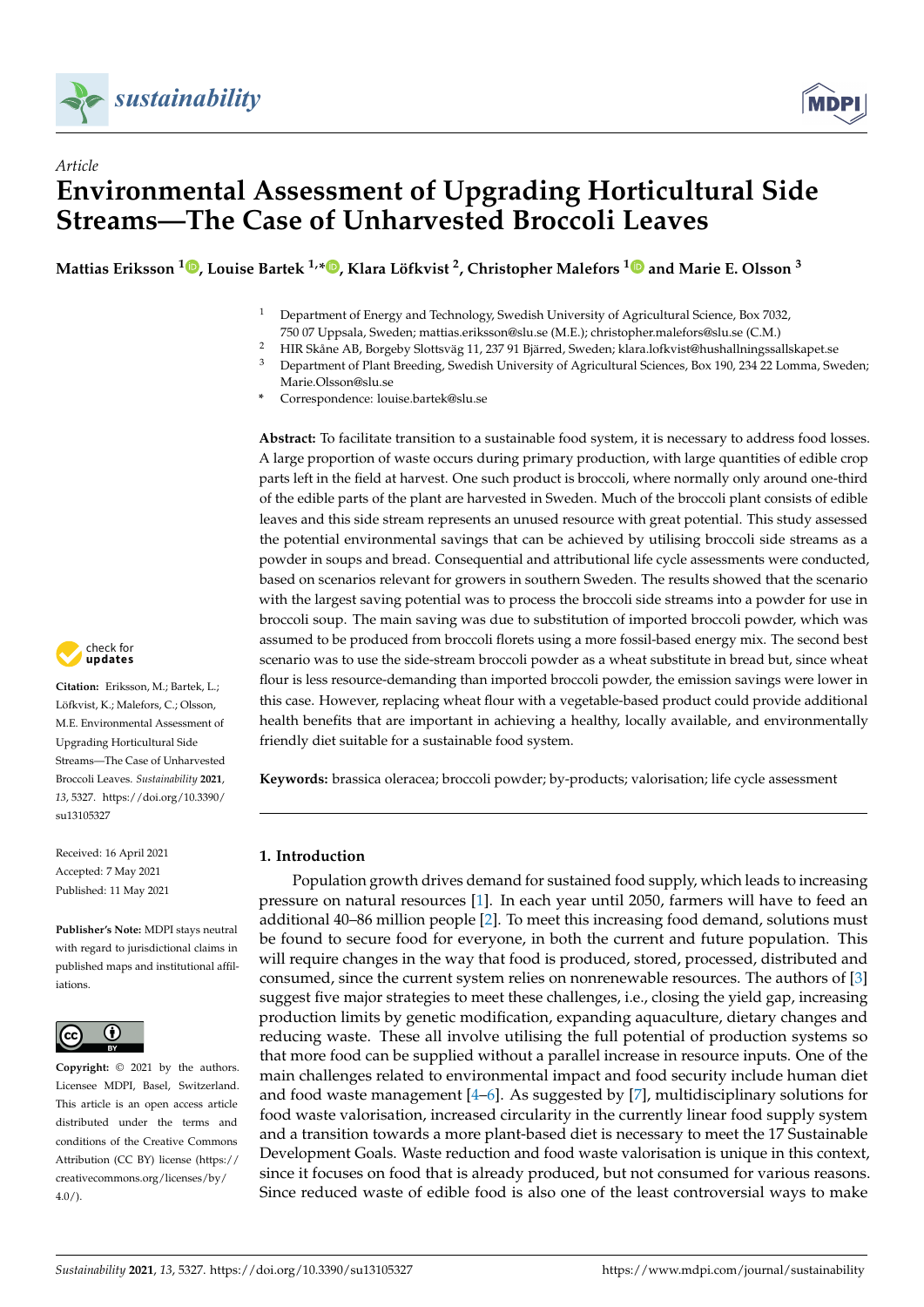the food supply chain more productive, it has the potential to be used immediately to decrease competition for natural resources, allowing these resources to be saved for future production to avoid a future food crisis [\[8\]](#page-12-6).

Food waste and losses occur in the whole food supply and consumption chain, with losses at household level often being regarded as a particular problem. However, studies suggest that food waste and losses in primary production pose a problem of equal magnitude to household losses (e.g.,  $[9-12]$  $[9-12]$ ), although it is less well researched. It is therefore critical to utilise all resources and prevent food losses and waste in the agricultural sector. It is common practice in the modern food supply chain to use only a fraction of the edible parts of certain crops. For example, in the case of some brassica vegetables, such as cauliflower and broccoli, only the florets and adjacent parts are used. According to the Swedish Food Agency and the Nordic Nutrition Recommendations, brassica vegetables are a foodstuff that should be prioritised in a healthy diet [\[13,](#page-12-9)[14\]](#page-12-10). Fruit and vegetables are among the food groups known to have high waste and losses along the food supply chain [\[9\]](#page-12-7), with e.g., carrots, cabbage and Brussel sprouts reported to have high losses in primary production [\[15](#page-12-11)[,16\]](#page-12-12). These wastes have potential for use as side streams.

Utilising available by-products and side streams from the food supply chain could provide an opportunity for producers and food processing industries to maintain a stable supply of high-quality ingredients. Research suggests that there are multiple benefits associated with vegetable-based side stream recovery, e.g., fruit and vegetable residues can be used to produce flour, juice or chutney, for direct consumption or as a functional ingredient within the food supply chain to increase the nutritional value of other types of food [\[17](#page-12-13)[–19\]](#page-13-0). Other studies suggest extracting valuable bioactive compounds such as vitamins and fibre from fruit and vegetable side streams, for use as additives in food production and pharmaceutical applications [\[20–](#page-13-1)[22\]](#page-13-2). A common aim in many studies on side stream valorisation is to use existing resources in an efficient and circular manner, and thereby reduce the burden on the environment. Improved resource efficiency by reducing food losses is considered essential to maintain future food security, reduce the environmental impact related to the food system and support a circular economy, which are all important factors in achieving sustainable development [\[23\]](#page-13-3). Prevention of food waste and valorisation of surplus food for human consumption is also considered the most beneficial option for side stream recovery in the waste hierarchy [\[24\]](#page-13-4).

Broccoli is a product where only a small fraction of what could be eaten is harvested, since primarily only the florets (head) and some of the adjacent stem are utilised. In Sweden, fresh broccoli is normally sold in 250 g packs, due to market requirements, and broccoli crops are harvested several times, at intervals, to obtain the required size. However, other parts of the broccoli plant, such as the leaves and additional parts of the stem, are also edible and could be used as food, along with florets rejected in the fields for being too small or too large. Ultimately, more than 75% of the aboveground parts of broccoli are left in the field [\[20\]](#page-13-1), and the majority of these are edible. The leaves are rich in vitamin C, vitamin K and carotenoids, including provitamin A, while brassica vegetables also contain glucosinolates [\[25\]](#page-13-5), which are attracting interest for their health promoting properties, e.g., anti-inflammatory and anticancer activity [\[26\]](#page-13-6).

A study by [\[19\]](#page-13-0) concluded that broccoli leaves and stems are highly nutritious and therefore could be utilised as a functional ingredient within the food supply chain. However, even if it is possible and beneficial to eat other parts of the broccoli plant than standard-size heads, the environmental benefits of avoiding wasting these parts are unknown. The aim of this study was therefore to assess the environmental impact of different products produced from what are currently unharvested broccoli parts, especially broccoli leaves, and the potential environmental benefits of shifting from the current production system to a multi-output production system. The goal was to assess if increased utilisation of broccoli side streams can contribute to a more sustainable food system.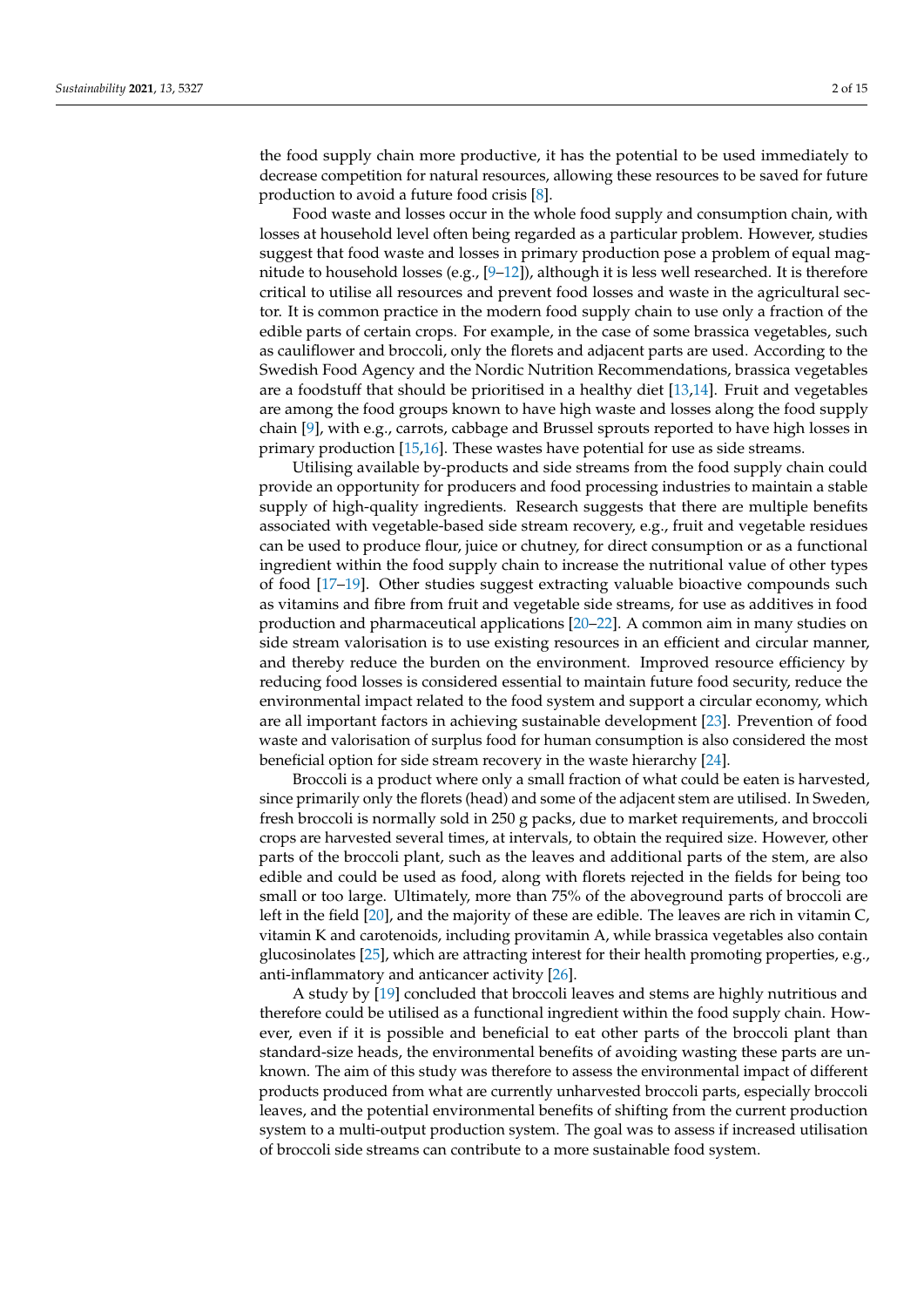## **2. Materials and Methods 2. Materials and Methods**

The method used was life cycle assessment [\[27](#page-13-7)[,28\]](#page-13-8), covering Swedish production of The method used was life cycle assessment [27,28], covering Swedish production of broccoli and the potential in upgrading the currently unused side streams from broccoli broccoli and the potential in upgrading the currently unused side streams from broccoli production. This side stream consists mainly of leaves, but also heads that are too small or too large to be sold under current market quality criteria. All these parts are edible and or too large to be sold under current market quality criteria. All these parts are edible and could be used as food, instead of the current practice of leaving them in the field. The could be used as food, instead of the current practice of leaving them in the field. The functional unit in the analysis was set to 1 kg of collected broccoli parts. To assess the system, functional unit in the analysis was set to 1 kg of collected broccoli parts. To assess the both attributional life cycle assessment (ALCA) and consequential life cycle assessment (CLCA) were conducted. The reason for using both methodologies was to capture the product-oriented nature of the case study through ALCA and the system transformation n<br>perspective through CLCA. For modelling the system, the software OpenLCA, including the database Ecoinvent 3, was used. The impact assessment method used was the ILCD 1.0.8 2016 midpoint and system expansion was applied to evaluate the impacts of all products through the virgin products they substituted.

The system comprised the main stages of harvesting the broccoli leaves, transport and The system comprised the main stages of harvesting the broccoli leaves, transport processing these materials into a powder. Thereafter, the broccoli powder was assumed to be used as an additive to replace wheat flour in bread ('bread additive' scenario 1) or to replace imported broccoli powder made from broccoli florets used in soups ('soup additive' scenario). For comparison, in a fictive third scenario broccoli floret products not fulfilling the size criteria were assumed to be sliced and sold as a salad component, replacing standard size broccoli ('sliced broccoli' scenario). Since a small-scale production placing standard size broccoli ('sliced broccoli' scenario). Since a small-scale production system with limited influence on the whole market was considered, the potential market system with limited influence on the whole market was considered, the potential market effect was excluded in the CLCA. Therefore, the only difference between the ALCA and effect was excluded in the CLCA. Therefore, the only difference between the ALCA and CLCA (beside use of average and marginal data, respectively) was the perspective, where CLCA (beside use of average and marginal data, respectively) was the perspective, where the ALCA compared the three new products (scenarios 1–3) and the CLCA assessed the the ALCA compared the three new products (scenarios 1–3) and the CLCA assessed the potential in changing from the conventional production system to a new system with potential in changing from the conventional production system to a new system with mulmultiple outputs (Figure [1\)](#page-2-0). tiple outputs (Figure 1).

<span id="page-2-0"></span>

Figure 1. General outline of the system assessed, with different broccoli parts as input and output in the form of products that can be used to substitute other products and associated production systems. that can be used to substitute other products and associated production systems.

The system was based on an actual case in which different production steps were The system was based on an actual case in which different production steps were tested in a research project (EIP Agri, Swedish Board of Agriculture, project No. 2017– tested in a research project (EIP Agri, Swedish Board of Agriculture, project No. 2017– 4500). However, this system is not yet fully established, so the assessment was not based 4500). However, this system is not yet fully established, so the assessment was not based on an existing operation, but rather on an operation that could be possible in a wellestablished business structure. This operation was centred on a vegetable wholesaler located in Helsingborg in southern Sweden and the broccoli was assumed to be produced by its contracted farmers currently growing broccoli. The processed broccoli powder was sumed to be used by a bakery in Lidköping and by a food producer in Fjälkinge. Only assumed to be used by a bakery in Lidköping and by a food producer in Fjälkinge. Only added processes and benefits to the conventional system were included in the assessment, added processes and benefits to the conventional system were included in the assessment, which covered the processes from harvest to factory/wholesaler gate, where the product which covered the processes from harvest to factory/wholesaler gate, where the product is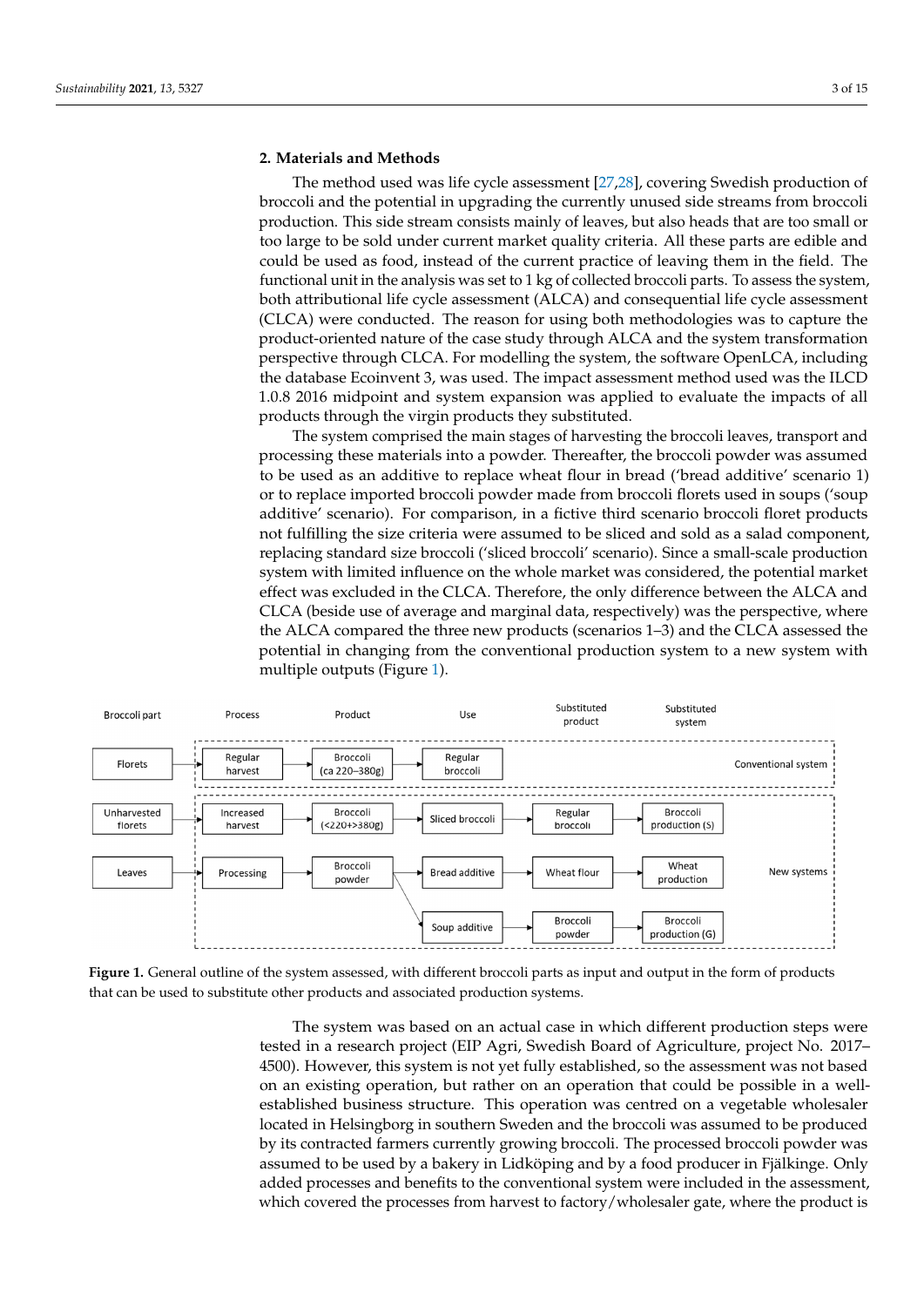ready for market. The potential loss of soil carbon due to greater outtake of crop biomass from the fields was not included in the assessment. Nether was the removal of other nutrients that potentially need to be supplemented by increased use of mineral fertilisers. This is motivated by the fact that the majority of the broccoli plant biomass would be left on the field even if the side streams were harvested.

## *2.1. Life Cycle Inventory for ALCA*

In the ALCA, only the three different products in the new system were compared (Figure [1\)](#page-2-0). The broccoli leaves and rejected heads were considered a free resource from an environmental perspective, since they do not require any extra input to be produced, so agricultural production was not included in the analysis. Included in the analysis were: harvest of leaves and substandard broccoli heads; transportation from fields to processing plant; processing of broccoli leaves to a powder; transport from processing plant to bakery or soup factory; substitution of regular broccoli, wheat flour or broccoli powder. The assessment considered the three products 'bread additive', 'soup additive' and 'sliced broccoli' (Figure [1\)](#page-2-0).

## 2.1.1. Harvest

For the products 'bread additive' and 'soup additive', the broccoli leaves were assumed to be harvested and collected at the same time as commercial broccoli heads. However, this prolongs the harvesting procedure and the handling of trays extends the harvesting time. The heads outside the quality norms were assumed to be harvested after the last commercial harvest, thereby creating an extra work step. Harvesting was done by hand and therefore assumed to generate a negligible environmental impact. However, additional tractor transportation in the field was needed to collect any side stream parts. The same tractor transported the heads back to the farm, and it was assumed that the total distance driven was 3 km, including field operations on each farm.

Harvest of broccoli was assumed to take place on two farms in Båstad and Grevie, southern Sweden, that are currently producing broccoli for the vegetable wholesaler [\[29\]](#page-13-9). It was assumed that these farms contributed equally to the supply of broccoli products.

#### 2.1.2. Transportation from Farm to Processing

Transportation was modelled based on the actual distances from the two farms to Norup, Sweden, for processing. The distances were calculated by letting Google maps [\[30\]](#page-13-10) suggest the fastest (but not necessarily the shortest) route, as this is the most likely route for a truck to drive. Emissions were calculated based on the Ecoinvent [\[31\]](#page-13-11) transport process with a lorry of 7.5–16 metric tons and a EURO6 engine. The transport distance was set to 110 and 1.03 km for the farm in Båstad and Grevie, respectively.

## <span id="page-3-0"></span>2.1.3. Processing

Processing took place in Norup and included washing, blanching, slicing, drying and milling to a powder with approximately 7% water content. From a harvested batch of approximately 300 kg of fresh leaves, 20 kg of broccoli powder was produced. It was assumed that one-third of the mass loss was due to the washing process and the rest evaporated during drying. The environmental impact was calculated using the model for processing and drying of bread grain, seed and legumes from Ecoinvent [\[31\]](#page-13-11). However, since this process is energy-demanding and was originally based on German electricity, it was not sufficient for the conditions in southern Sweden. Therefore, the electricity input was changed to include 50% Danish electricity mix and 50% Swedish electricity mix, due to energy trade between these nations and the proximity of southern Sweden to Denmark. This reduced the emissions due to the much larger proportion of renewables, especially in the Swedish energy mix.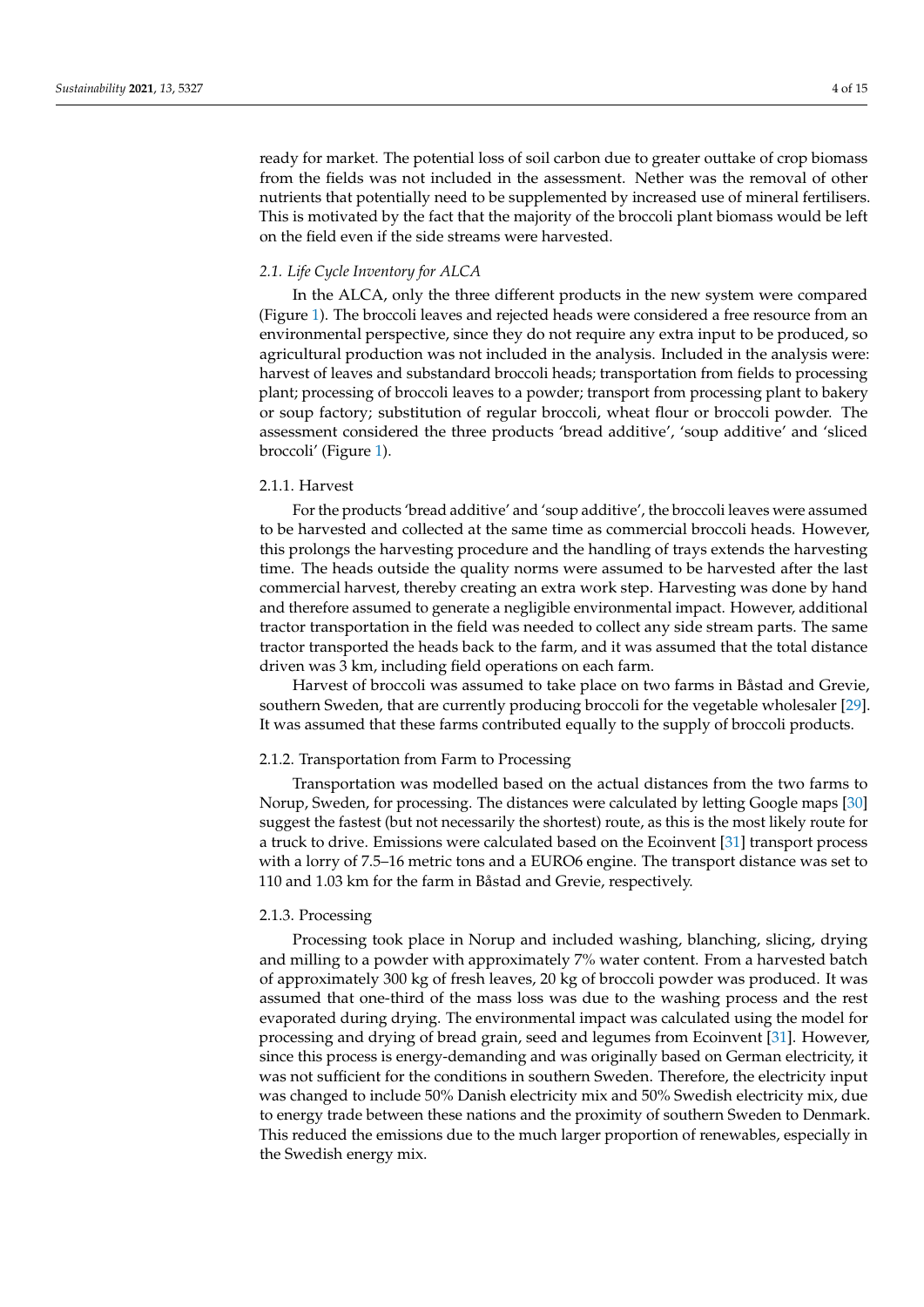#### 2.1.4. Transportation from Wholesale to Industry Application

After processing, the powder was assumed to be transported from Norup to a bakery in Lidköping, Sweden (322 km) for the 'bread additive' scenario, and to a food producer in Fjälkinge, Sweden (23.8 km) for the 'soup additive' scenario. For the 'sliced broccoli' scenario, the broccoli was assumed to be transported to the vegetable wholesaler in Helsingborg. In transportation, only 67 g of broccoli powder needed to be transported for every kg of broccoli initially harvested, due to the large mass loss during processing. Transport was calculated as described previously, using the fastest way in Google maps [\[30\]](#page-13-10) together with the Ecoinvent [\[31\]](#page-13-11) transport process with a lorry of 7.5–16 metric tons and EURO6 engine.

#### 2.1.5. Industry Application and Substitution

In two of the scenarios, broccoli powder was produced for industrial applications, while in the third scenario sliced broccoli was produced. In all three scenarios, other products made from virgin materials were substituted, giving an emission credit to each broccoli-based product.

In the 'bread additive' scenario, the broccoli powder replaced wheat flour in a 1:1 mass relationship. However, broccoli powder changes the flavour of bread and only about 1% of wheat flour could be replaced in a neutral-tasting bread event, although it would be technically possible to replace up to 30% of the wheat flour. The wheat flour replaced was assumed to follow the Ecoinvent [\[31\]](#page-13-11) process for wheat production, which included yield of 7567 kg/ha to produce wheat grain with a moisture content at storage of 14.5%. This wheat was assumed to be further dried using the process for drying bread grain, seed, and legumes from Ecoinvent [\[31\]](#page-13-11), but with adjustment to include Danish and Swedish electricity mix as specified above (Section [2.1.3\)](#page-3-0). Transportation and milling impact were both assumed to be negligible due to the close proximity of the bakery to arable land and the low emissions generated in a milling process powered by a Swedish/Danish electricity mix.

In the broccoli 'soup additive' scenario, the broccoli powder was assumed to be transported to the food producer in Fjälkinge, which produces ingredients for ready meals like soups and sauces. Here the broccoli powder was assumed to replace other broccoli powder produced from broccoli florets grown and processed in Germany. The German broccoli powder was assumed to include the processes for broccoli production and for drying bread grain, seed, and legumes in Ecoinvent [\[31\]](#page-13-11). However, these processes were not adjusted to include any other electricity mix than the German mix. In addition to production, it was also assumed that this powder was transported by a large (>32 t) lorry with a EURO5 engine [\[31\]](#page-13-11) over a transportation distance of 620 km, corresponding to the fastest route from the city of Hanover, located in central Germany, to the food producer in Fjälkinge.

In the 'sliced broccoli' scenario, it was assumed that sliced broccoli was harvested and sold, allowing both smaller  $\left($  <220 g) and larger broccoli heads  $\left($  >380 g) to be used. There are of course practical limitations on how small and large broccoli heads would actually be harvested, but since this scenario was not tested in practice, it was assumed that all broccoli parts could be included. To our knowledge, there is no interest among food supply chain actors in changing the current practice, but as this scenario was a very simple alternative, it was included for comparison. Since more broccoli was produced in this scenario, it was assumed that these sliced products replaced broccoli from the same producers, since it is likely that the producers can decrease production if they can harvest more from the same field. Through this scenario, 1 kg of sliced broccoli therefore replaced 1 kg of regular broccoli. This regular broccoli was modelled using the Ecoinvent [\[31\]](#page-13-11) process for broccoli production.

## *2.2. Life Cycle Inventory for CLCA*

In the CLCA, the same processes as in the ALCA were included, but here the focus was shifted from a single output system to a multiple output system where by-products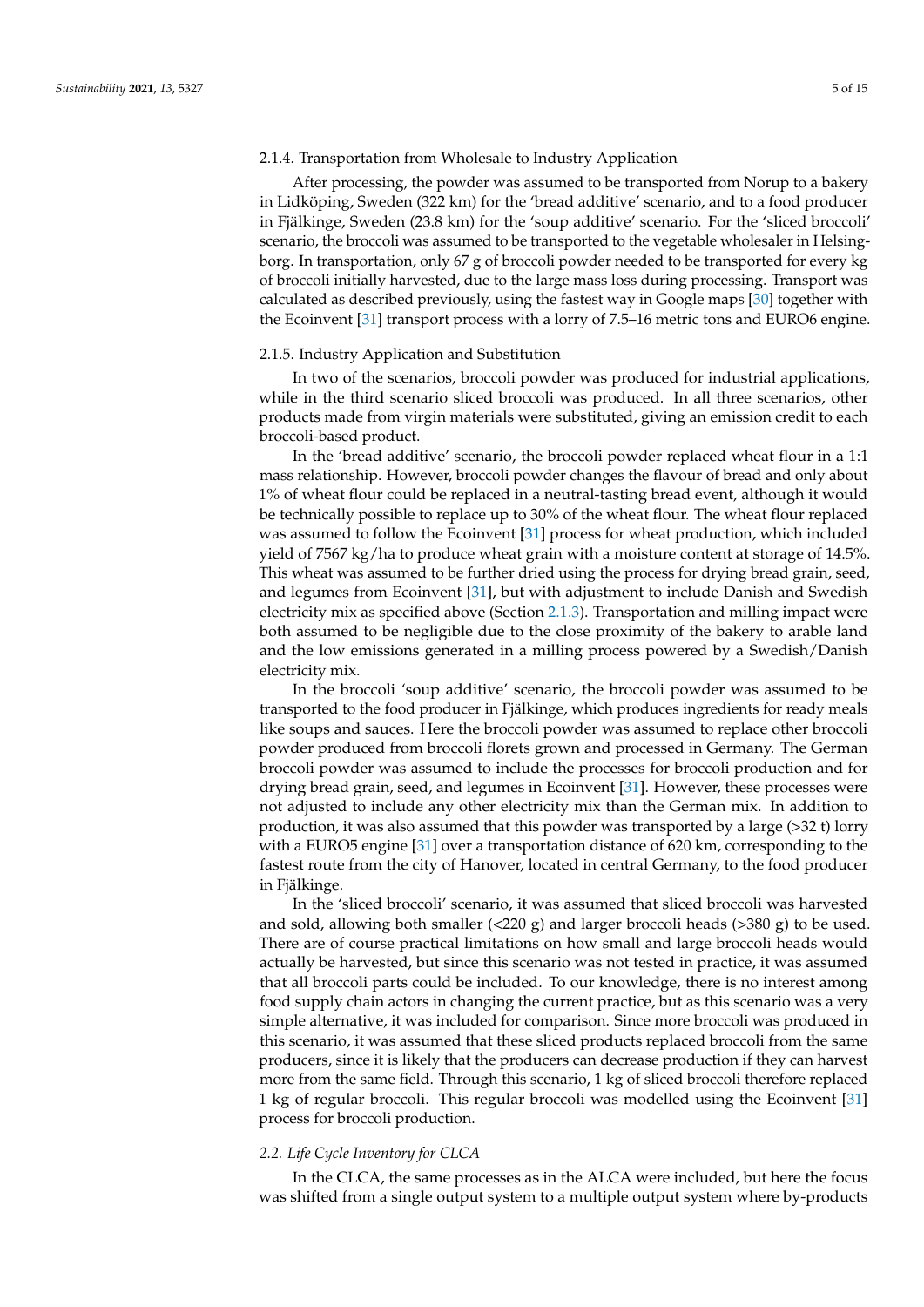were also used to produce food. Only the two products based on broccoli powder from leaves were included, in two scenarios that were compared with the 'old system'. In the first scenario ('new system'), it was assumed that the broccoli side stream was used to produce broccoli powder distributed equally as bread additive and soup base. The second scenario ('optimised new system') only included production of soup base, as this was the product with the best environmental performance.

Since the CLCA evaluated the shift from 'the old system' to two versions of a 'new system', primary production of broccoli was included in the assessment, unlike in the ALCA. The processes included were: agricultural production of broccoli; additional harvest of broccoli heads and leaves; transportation from field to processing plant; processing of broccoli leaves to a powder; transport from processing plant to bakery or soup factory; substitution of wheat flower or broccoli powder. The Ecoinvent processes used for the CLCA were the consequential processes, which use marginal energy sources and handle all by-products through system expansion, and not by the cut-off method used in the ALCA processes

## 2.2.1. Cultivation and Harvest

In the 'old system', cultivation of broccoli was modelled from the Ecoinvent [\[31\]](#page-13-11) process for broccoli production. The extra harvesting relating to collection of broccoli leaves and associated transport were assumed to be with a tractor and trailer, modelled after the Ecoinvent [\[31\]](#page-13-11) process for agricultural transport with tractor and trailer. It was assumed to be driven a total distance of 3 km, including field operations and transportation back to the farm.

## 2.2.2. Transportation and Processing

Transportation and processing were both based on the same data and assumptions as in the ALCA. The only difference was that the processes used from Ecoinvent [\[31\]](#page-13-11) included system expansion to handle by-products.

## 2.2.3. Industry Application and Substitution

The industry applications for the two scenarios were broccoli powder produced as bread additive and as a soup base. In both scenarios, other products produced from virgin materials were substituted, giving an emissions credit to each product. For the bread scenario, the broccoli powder replaced wheat flour in a 1:1 mass relationship. The wheat flour replaced was assumed to involve the Ecoinvent [\[31\]](#page-13-11) process for wheat production and was further dried using the process for drying bread grain, seed and legumes from Ecoinvent [\[31\]](#page-13-11).

For the soup base scenario, the broccoli powder was assumed to be transported to the food producer, which produces ingredients for ready meals like soups and sauces. The broccoli powder was assumed to replace other broccoli powder produced from broccoli florets grown and processed in Germany. The German broccoli powder was assumed to involve the processes for broccoli production and for drying bread grain, seed and legumes [\[31\]](#page-13-11). These processes were not adjusted to include any other electricity mix than the German mix. In addition to the production step, it was assumed that this powder was transported by a large (>32 t) lorry with a EURO5 engine [\[31\]](#page-13-11). The transportation distance was assumed to be 620 km, which corresponds to the fastest route from the city of Hanover in central Germany to the food producer in Fjälkinge, Sweden.

Two scenarios were assessed based on the two products. A 'new production' scenario included production of broccoli together with production of the broccoli powder used as both a soup base and bread additive, equally distributed. An 'optimised new production' scenario included only the product that generated the lowest impact for the largest number of impact categories.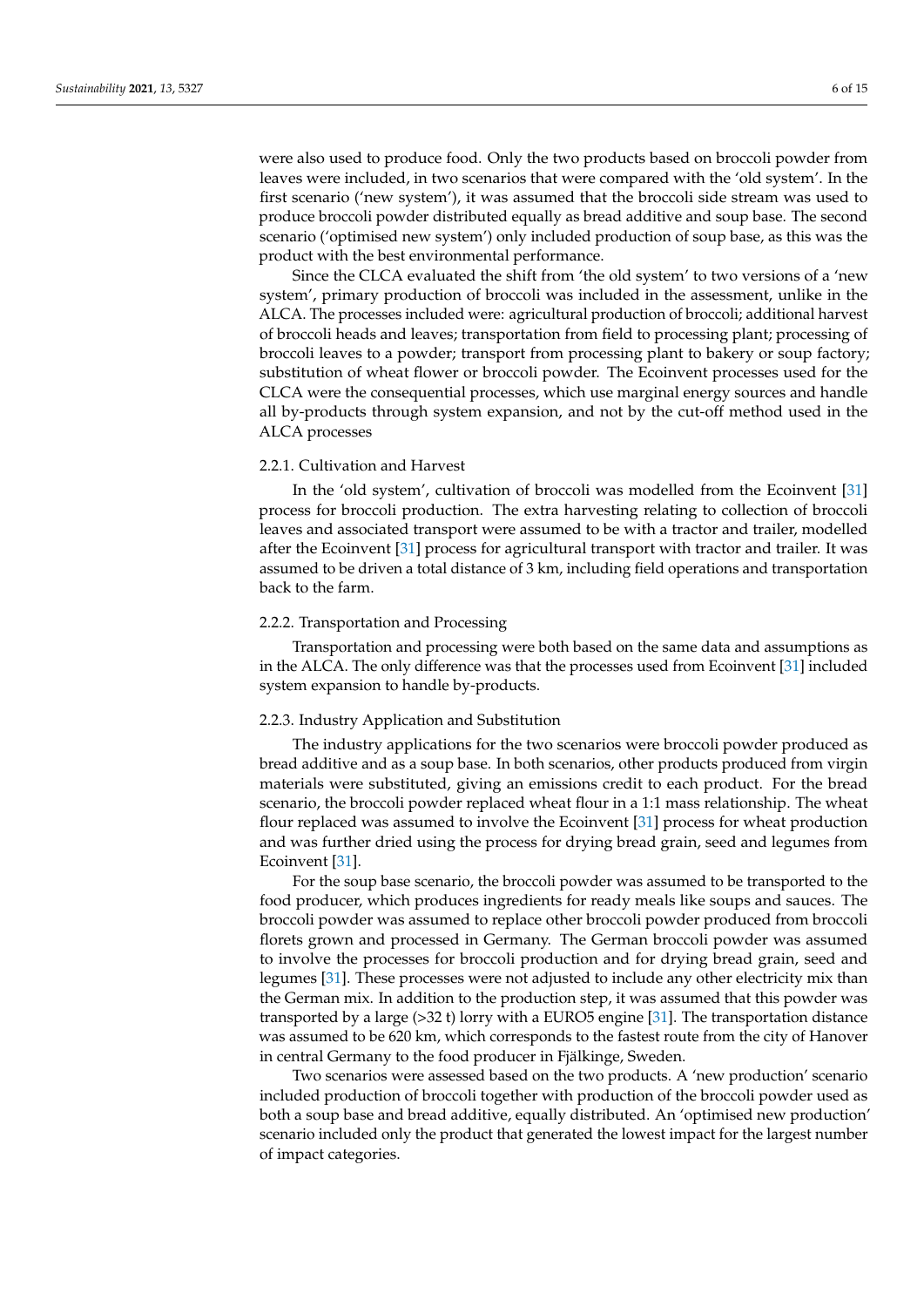## **3. Results**

For clarity, the results are structured into three sections. Section [3.1](#page-6-0) presents the results from the ALCA comparing the impact of three products produced from broccoli side streams, while Section [3.2](#page-7-0) presents the results of the CLCA describing the impact of a shift from conventional broccoli harvesting to a new system with multiple outputs. Section [3.3](#page-8-0) presents the results of sensitivity analyses on all LCA results.

## <span id="page-6-0"></span>*3.1. Comparing the Impact from Broccoli Side-Stream Products*

The ALCA results in are displayed in Table [1.](#page-6-1) The 'sliced broccoli' scenario generated the lowest environmental impact in 13 of the 16 impact categories considered and the 'soup additive' scenario had the lowest impact in three categories, although the difference was very small for many categories. Of the environmental impact categories investigated, all indicated the 'bread additive' scenario to be that generating the highest environmental impact relative to the other products.

<span id="page-6-1"></span>**Table 1.** Attributional life cycle assessment (ALCA) results on the environmental impact in 16 different categories for the three scenarios investigated (bread additive, soup additive, sliced broccoli).

| <b>Environmental Impact Category</b>      | Units                  | <b>Bread Additive</b> | Soup Additive         | <b>Sliced Broccoli</b> |
|-------------------------------------------|------------------------|-----------------------|-----------------------|------------------------|
| Acidification                             | mol $H^+$ eq.          | $9.5 \times 10^{-4}$  | $-3.0 \times 10^{-3}$ | $-3.0 \times 10^{-3}$  |
| Climate change                            | $kg CO2$ eq.           | $6.8 \times 10^{-2}$  | $-4.5 \times 10^{-1}$ | $-3.5 \times 10^{-1}$  |
| Freshwater ecotoxicity                    | <b>CTUe</b>            | $4.4 \times 10^{-1}$  | $-4.5 \times 10^{-1}$ | $-4.6 \times 10^{-1}$  |
| Freshwater eutrophication                 | kg P eq.               | $1.3 \times 10^{-4}$  | $-6.8 \times 10^{-5}$ | $-6.9 \times 10^{-5}$  |
| Human toxicity-carcinogenics              | <b>CTU<sub>h</sub></b> | $1.4 \times 10^{-8}$  | $-2.8\times10^{-8}$   | $-1.2 \times 10^{-8}$  |
| Human toxicity-non-carcinogenics          | <b>CTU<sub>h</sub></b> | $2.5 \times 10^{-8}$  | $-2.8 \times 10^{-7}$ | $-2.5 \times 10^{-7}$  |
| Ionising radiation-ecosystems             | <b>CTUe</b>            | $7.2 \times 10^{-7}$  | $-6.5\times10^{-8}$   | $-6.9 \times 10^{-8}$  |
| Ionising radiation-human health           | kg U235 eq.            | $2.8 \times 10^{-1}$  | $-1.5 \times 10^{-2}$ | $-1.5 \times 10^{-2}$  |
| Land use                                  | kg SOC                 | $4.8 \times 10^{-1}$  | $-3.9 \times 10^{-1}$ | $-4.2 \times 10^{-1}$  |
| Marine eutrophication                     | kg N eq.               | $-1.1 \times 10^{-4}$ | $-4.2 \times 10^{-3}$ | $-4.2 \times 10^{-3}$  |
| Ozone depletion                           | kg CFC-11 eq.          | $4.3 \times 10^{-8}$  | $-2.3 \times 10^{-8}$ | $-2.4 \times 10^{-8}$  |
| Particulate matter/respiratory inorganics | kg PM2.5 eq.           | $6.5 \times 10^{-5}$  | $-2.3 \times 10^{-4}$ | $-2.3 \times 10^{-4}$  |
| Photochemical ozone formation             | $kg C2H4$ eq.          | $2.4 \times 10^{-4}$  | $-1.6 \times 10^{-3}$ | $-1.6 \times 10^{-3}$  |
| Resource depletion <sup>1</sup>           | kg Sb eq.              | $1.2 \times 10^{-8}$  | $-2.3 \times 10^{-8}$ | $-9.4 \times 10^{-9}$  |
| Resource depletion-water                  | m <sup>3</sup>         | $-1.6 \times 10^{-4}$ | $-3.0 \times 10^{-3}$ | $-3.0 \times 10^{-3}$  |
| Terrestrial eutrophication                | mol N eq.              | $3.0 \times 10^{-3}$  | $-1.1 \times 10^{-2}$ | $-1.1 \times 10^{-2}$  |

<sup>1</sup> Mineral, fossils and renewables.

Global warming potential was selected as an environmental impact category to investigate in greater depth. In these results, the substitution process dominated the impact for the 'soup additive' scenario and the 'sliced broccoli' scenario (Figure [2\)](#page-7-1). The impact was greatest for the 'soup additive' scenario, where broccoli powder produced in Germany was replaced, so this was the product with the lowest impact or the largest savings in terms of greenhouse gas emissions. The 'bread additive' scenario showed equal positive impacts from processing and transportation as the 'soup additive' scenario, but a much lower negative impact from the substitution process. This was due to the wheat flour replaced in the 'bread additive' scenario being much less resource-demanding in terms of production than the German broccoli powder it replaced. The net impact from the 'sliced broccoli' scenario lay between that of the other scenarios, even though only product substitution made a major contribution to the net result in that scenario.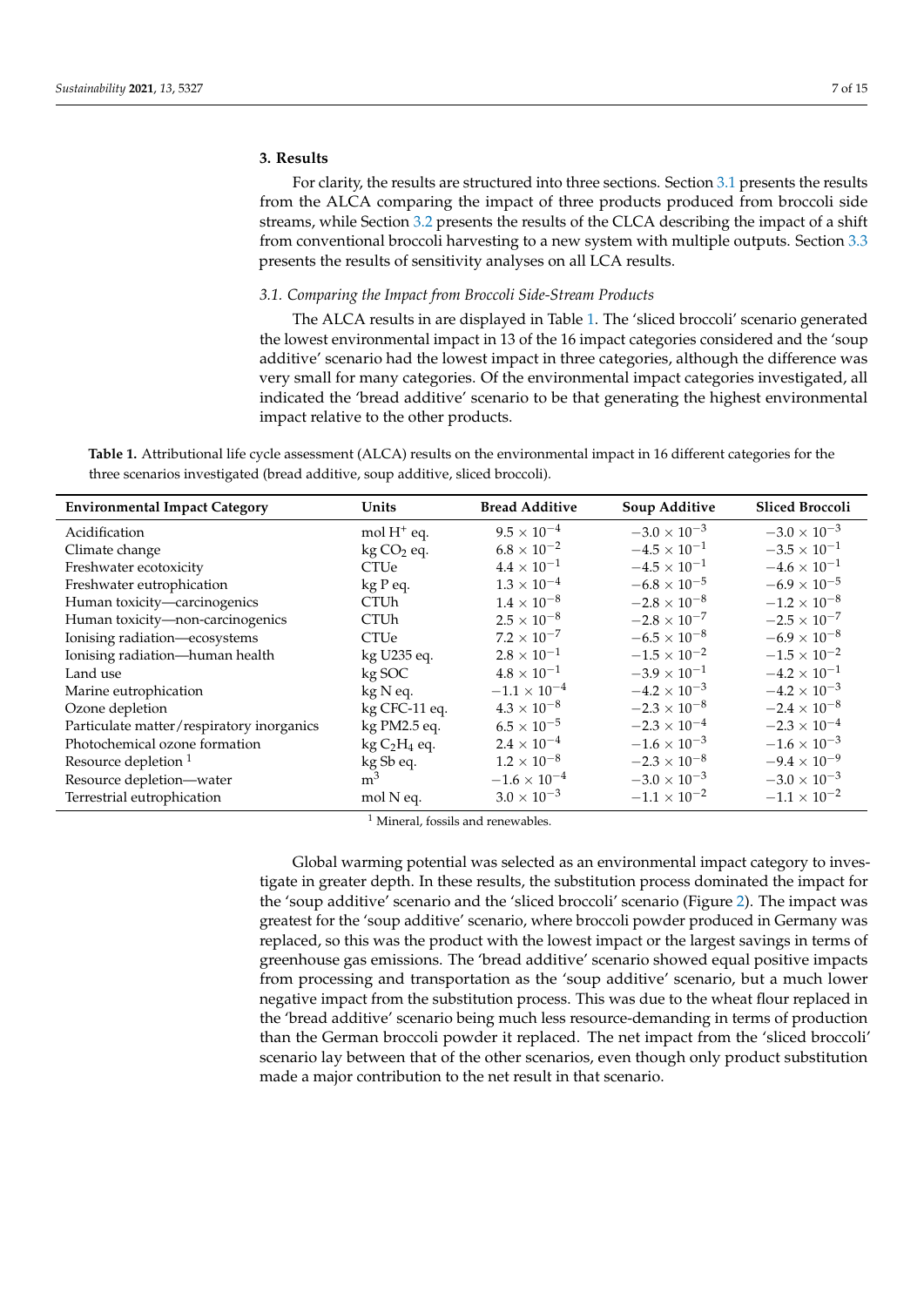<span id="page-7-1"></span>

Figure 2. Global warming potential impact from each process included in the 'bread additive', 'soup additive' and 'sliced broccoli' scenarios. broccoli' scenarios.

## <span id="page-7-0"></span>*3.2. Consequences of a Shift in Production System 3.2. Consequences of a Shift in Production System*

The CLCA results showed a slightly shifted perspective, indicating the change in impact imposed by the shift (Table 2[\) a](#page-7-2)nd not the impact from each scenario. A shift from the 'old production' system, where only broccoli heads of a certain size were harvested, to the 'old production' system, where only broccoli heads of a certain size were harvested, to the 'new production' system, where the leaves were harvested and processed into broccoli powder, reduced the environmental impact for nine of the 16 impact categories studied. A shift from 'old production' to the 'optimised new production' system, where the broccoli shift from 'old production' to the 'optimised new production' system, where the broccoli<br>powder was only used as a soup base to replace German broccoli production, reduced the environmental impact in all 16 categori[es](#page-7-2) assessed (Table 2).

<span id="page-7-2"></span>Table 2. Consequential life cycle assessment (CLCA) results on the environmental impact in 16 different categories for the 'new production' and 'optimised new production' scenarios compared with the 'old production' system. Negative values indicate a reduction in emissions following the shift and positive indicate an increase in emissions. indicate a reduction in emissions following the shift and positive indicate an increase in emissions.

| <b>Environmental Impact Category</b>      | Units          | <b>Shift to New Production</b> | <b>Shift to Optimised New</b><br>Production |  |
|-------------------------------------------|----------------|--------------------------------|---------------------------------------------|--|
| Acidification                             | mol $H^+$ eq.  | $3.00 \times 10^{-3}$          | $-2.60 \times 10^{-3}$                      |  |
| Climate change                            | $kg CO2$ eq.   | $-1.70 \times 10^{-1}$         | $-1.0 \times 10^{0}$                        |  |
| Freshwater ecotoxicity                    | <b>CTUe</b>    | $9.40 \times 10^{-1}$          | $-5.00 \times 10^{-1}$                      |  |
| Freshwater eutrophication                 | kg P eq.       | $8.10\times10^{-4}$            | $-1.0 \times 10^{-4}$                       |  |
| Human toxicity-carcinogenics              | <b>CTUh</b>    | $-1.1 \times 10^{-8}$          | $-9.3 \times 10^{-8}$                       |  |
| Human toxicity-non-carcinogenics          | <b>CTUh</b>    | $-1.5 \times 10^{-7}$          | $-4.9 \times 10^{-7}$                       |  |
| Ionising radiation-ecosystems             | <b>CTUe</b>    | $-3.5 \times 10^{-8}$          | $-4.8 \times 10^{-8}$                       |  |
| Ionising radiation-human health           | kg U235 eq.    | $-1.6 \times 10^{-2}$          | $-1.0 \times 10^{-2}$                       |  |
| Land use                                  | kg SOC         | $1.4 \times 10^{-1}$           | $-4.0 \times 10^{-1}$                       |  |
| Marine eutrophication                     | kg N eq.       | $-1.5 \times 10^{-3}$          | $-4.2 \times 10^{-3}$                       |  |
| Ozone depletion                           | kg CFC-11 eq.  | $-5.6 \times 10^{-9}$          | $-2.2 \times 10^{-8}$                       |  |
| Particulate matter/respiratory inorganics | kg PM2.5 eq.   | $8.6 \times 10^{-4}$           | $-2.5\times10^{-4}$                         |  |
| Photochemical ozone formation             | $kg C2H4$ eq.  | $8.7 \times 10^{-4}$           | $-1.5 \times 10^{-3}$                       |  |
| Resource depletion <sup>1</sup>           | kg Sb eq.      | $-6.3 \times 10^{-9}$          | $-2.6 \times 10^{-8}$                       |  |
| Resource depletion-water                  | m <sup>3</sup> | $-1.5 \times 10^{-3}$          | $-3.0 \times 10^{-3}$                       |  |
| Terrestrial eutrophication                | mol N eq.      | $8.5 \times 10^{-4}$           | $-1.1 \times 10^{-2}$                       |  |

<sup>1</sup> Mineral, fossils and renewables.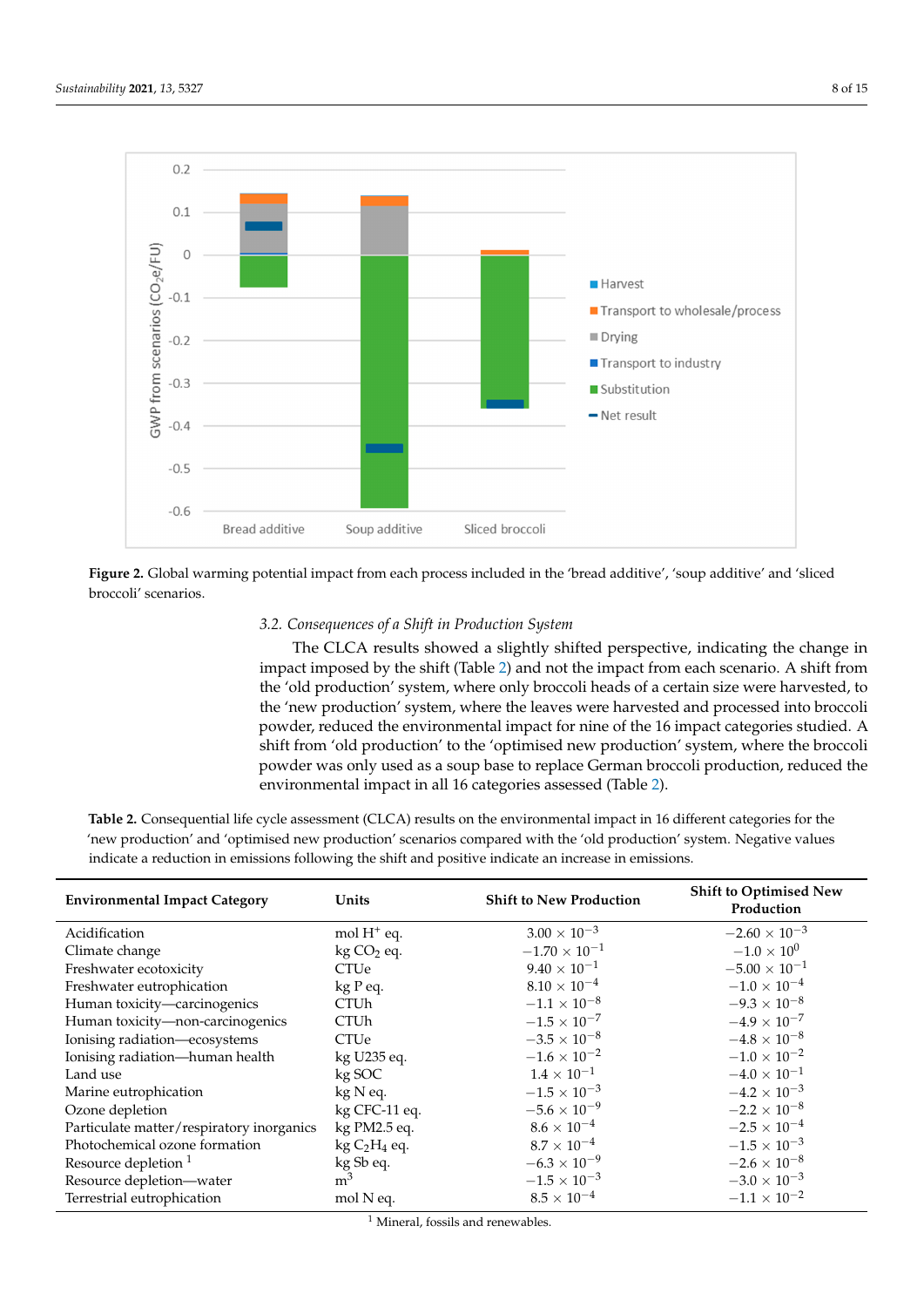Once again, global warming potential was selected as an environmental impact category to investigate in greater depth. These results showed that the substitution process egory to investigate in greater depth. These results showed that the substitution process dominated the impact from the 'new production' system (Figure [3\)](#page-8-1). This impact was largest dominated the impact from the 'new production' system (Figure 3). This impact was largfor the soup base scenario, where broccoli powder produced in Germany was replaced, so the shift from 'old production' to 'optimised new production' gave the largest saving so the shift from 'old production' to 'optimised new production' gave the largest saving of greenhouse gas emissions. In the 'new production' scenario, the broccoli powder was of greenhouse gas emissions. In the 'new production' scenario, the broccoli powder was used in equal amounts to replace wheat flour in bread and broccoli powder in soups and used in equal amounts to replace wheat flour in bread and broccoli powder in soups and sauces. However, processing of the broccoli was quite resource-demanding in relation to the resources saved when replacing wheat production, so this scenario only slightly reduced the impact in relation to 'old production'.

Both the 'new production' and 'optimised new production' scenarios reduced the Both the 'new production' and 'optimised new production' scenarios reduced the environmental impact in relation to the 'old production system'. This indicates that there is potential in collecting broccoli side streams, even though these will require additional is potential in collecting broccoli side streams, even though these will require additional processing to make products available to the market. processing to make products available to the market.

<span id="page-8-1"></span>

 $T_{\rm eff}$  eutrophication moleculation model  $\sim$  10−4  $+$  10−4  $+$  10−4  $+$ 

Figure 3. Global warming potential impact from each process included in the 'old production', 'new production' and 'optimised new production' scenarios. 'optimised new production' scenarios.

# <span id="page-8-0"></span>*3.3. Sensitivity Analysis 3.3. Sensitivity Analysis*

 $A = \frac{1}{2}$ sis was carried out on both the ALCA and CLCA scenarios, to the ALCA and CLCA scenarios, to the ALCA and CLCA scenarios, to the ALCA and CLCA scenarios, to the ALCA scenarios, to the ALCA and CLCA scenarios, to A sensitivity analysis was carried out on both the ALCA and CLCA scenarios, to Refluity the parameters that had the greatest impact on the results. The parameters tested<br>were selected due to their expected high influence on the results. Global warming potential were selected due to their expected right numerice on the results. Shown warning potential was selected to represent the results and several of the assumptions were tested by changing changing the values in percentage terms (see Table 3). The results for both the ALCA and the values in percentage terms (see Table [3\)](#page-9-0). The results for both the ALCA and the CLCA scenarios showed that parameters affecting the energy consumption needed for drying for drying the broccoli to produce broccoli powder, especially the type of energy used, the broccoli to produce broccoli powder, especially the type of energy used, were sensitive to variations. For the ALCA scenario, assumptions regarding the ratio of substitution between broccoli powder and the substituted product were sensitive to variation. The results for the CLCA showed that the type of energy used had the largest impact on the results. None of these findings were unexpected, as the substitution process and drying of broccoli were the processes with the largest impact on global warming potential in most of the scenarios analysed. identify the parameters that had the greatest impact on the results. The parameters tested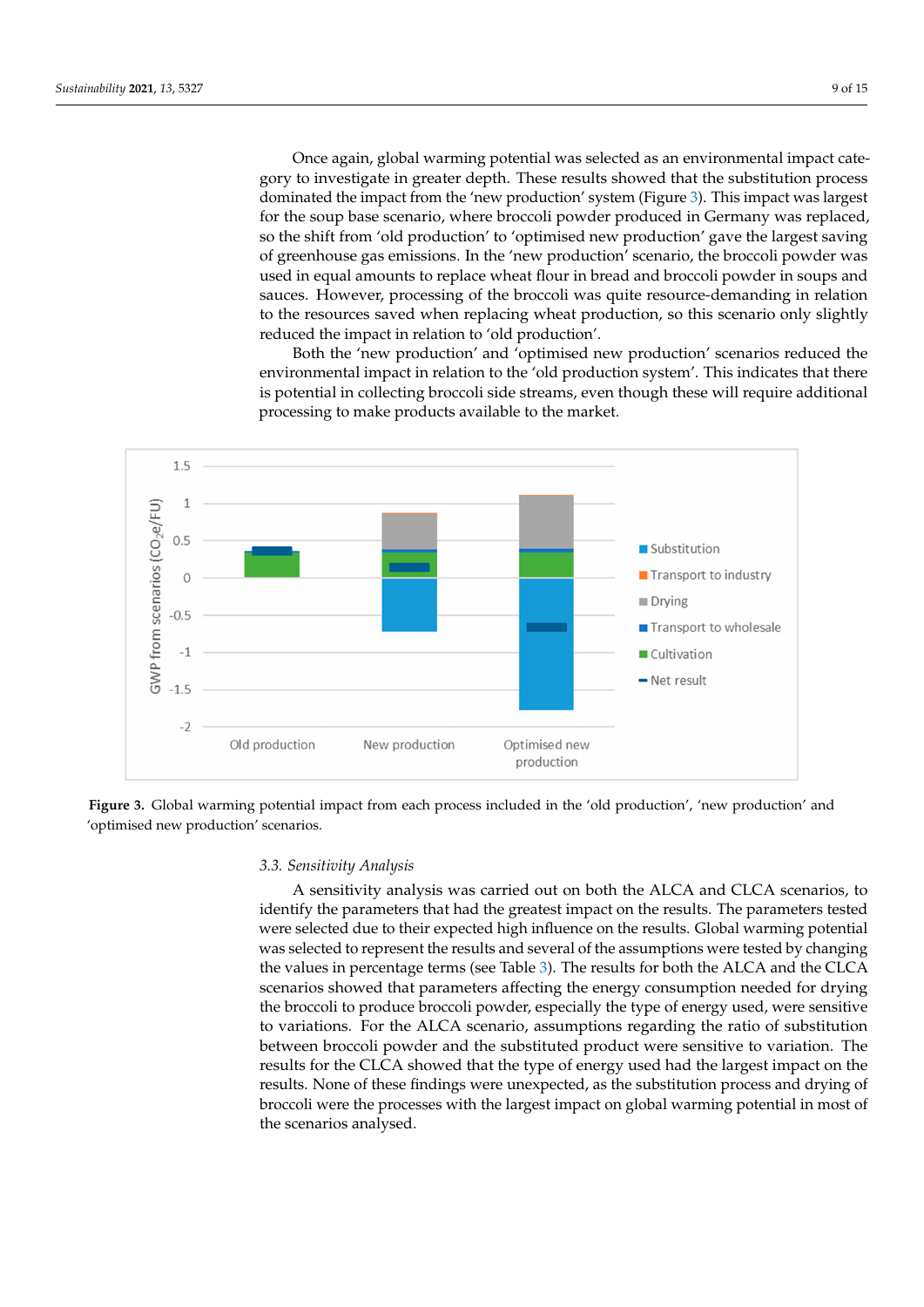<span id="page-9-0"></span>**Table 3.** Results of sensitivity analysis on the attributional (ALCA) and consequential (CLCA) life cycle assessment scenarios with changes in input parameters. Positive values indicate an increase in global warming potential following changes in a specific parameter.

| <b>Parameter Tested</b>                                                            | Change in Parameter Value (%) |                  |                           |                       |           |                        |
|------------------------------------------------------------------------------------|-------------------------------|------------------|---------------------------|-----------------------|-----------|------------------------|
|                                                                                    | <b>ALCA Scenario:</b>         |                  |                           | <b>CLCA</b> Scenario: |           |                        |
|                                                                                    | <b>Bread</b><br>Additive      | Soup<br>Additive | Sliced<br><b>Broccoli</b> | Old Prod.             | New Prod. | Optimised<br>New Prod. |
| Original value (kg CO <sub>2</sub> e/FU)                                           | 0.068                         | $-0.45$          | $-0.35$                   | 0.36                  | 0.15      | $-0.66$                |
| Harvest and farm transport (from 3 to<br>$10 \text{ km}$ )                         | $4\%$                         | $-1\%$           | $0\%$                     | $0\%$                 | $1\%$     | $0\%$                  |
| Harvest and farm transport (from 3 to<br>1 km)                                     | $-1\%$                        | $0\%$            | $0\%$                     | $0\%$                 | $0\%$     | $0\%$                  |
| Transport of broccoli (distance<br>farm-processing $\times$ 2)                     | 33%                           | $-5%$            | $-3%$                     | $7\%$                 | 33%       | $-7%$                  |
| Transport of broccoli (distance<br>farm-wholesale $\times$ 0.5)                    | $-16%$                        | $2\%$            | 2%                        | $-3%$                 | $-17%$    | $4\%$                  |
| Transport of broccoli powder<br>(distance wholesale-industry $\times$ 2)           | $7\%$                         | $0\%$            | $0\%$                     | $0\%$                 | $1\%$     | $0\%$                  |
| Transport of broccoli powder<br>(distance wholesale–industry $\times$ 0.5)         | $-3%$                         | $0\%$            | $0\%$                     | $0\%$                 | $-1%$     | $0\%$                  |
| Transport of German broccoli powder<br>(distance production-industry $\times$ 2)   | $0\%$                         | $1\%$            | $0\%$                     | $0\%$                 | $-1%$     | $1\%$                  |
| Transport of German broccoli powder<br>(distance production-industry $\times$ 0.5) | $0\%$                         | $0\%$            | $0\%$                     | $0\%$                 | $0\%$     | $0\%$                  |
| Energy for drying (from<br>Swedish/Danish mix to Swedish mix)                      | $-82%$                        | 15%              | $0\%$                     | $0\%$                 | $-174%$   | 63%                    |
| Energy for drying (from<br>Swedish/Danish mix to Danish mix)                       | 82%                           | $-15%$           | $0\%$                     | $0\%$                 | 174%      | $-63%$                 |
| Substitution proportion of wheat or<br>broccoli powder (from 1:1 to 1:2)           | $-84%$                        | 79%              | $0\%$                     | $0\%$                 | $-66%$    | 51%                    |
| Substitution proportion of wheat or<br>broccoli powder (from 1:1 to 2:1)           | 42%                           | $-40%$           | $0\%$                     | 0%                    | 33%       | $-26%$                 |

## **4. Discussion**

This analysis clearly indicated that there are potential environmental savings in recovery of side streams from broccoli production. The current practice involves leaving much of the edible biomass from the broccoli plants in the field, since only heads of a certain size and visual appearance are considered sellable on the Swedish market. For all recovery scenarios investigated, there was an environmental cost in harvesting and processing the broccoli side stream, but that was balanced out by the (sometimes) larger environmental savings in replacing other products with a higher environmental impact. In the ALCA, all products assessed except the bread additive gave a negative value in all environmental impact categories, indicating that it would be an emission saving to produce any of these products using what is currently a free resource within broccoli production. Producing soup (or sauce) base from broccoli powder had the largest saving potential (in terms of global warming potential), mainly because it replaced other broccoli powder produced with large inputs from the German energy mix. The emissions reduction was also due to leaves (currently not harvested) being the side flow utilised in the 'soup additive' scenario, and to the energy source for drying the broccoli being shifted to energy sources generating much less greenhouse gas emissions.

In the CLCA, all results were slightly more extreme, most likely due to the shift from using average data to marginal data. However, the results were in line with those from the ALCA, e.g., the scenario with the largest saving potential was again that in which substandard broccoli heads were harvested together with leaves and processed into broccoli powder that replaced German broccoli powder made from florets only. When both LCA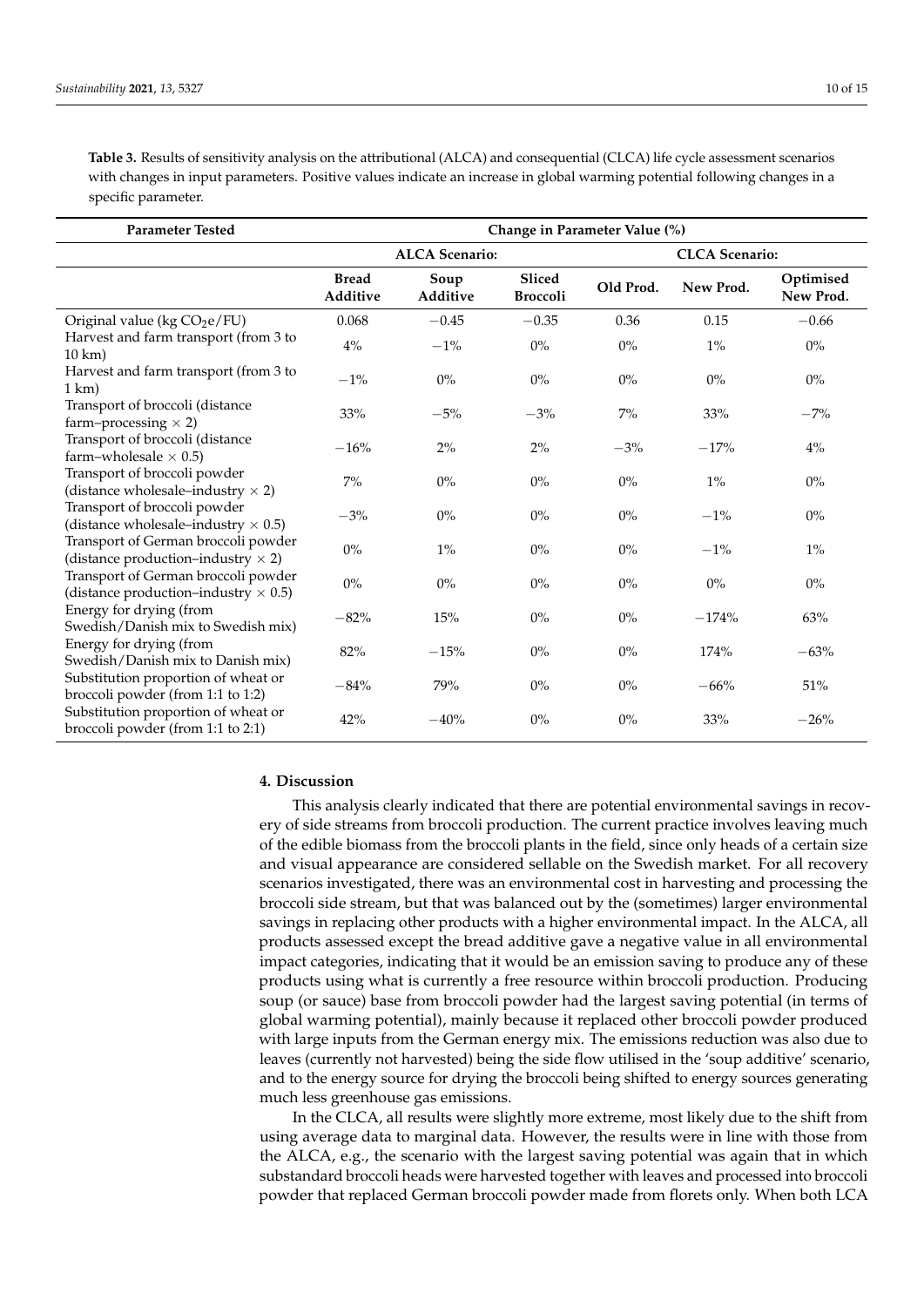methods give the same results, this indicates that the results are more reliable. However, the sensitivity analysis indicated that all scenarios were still sensitive to variations in the major processes, including the substitution and the type of energy used for drying, so the results should be interpreted with these limitations in mind.

Other limitations to this study are of course uncertainties and representability in data, which is a common problem in LCA studies using inputs from databases. However, there are more fundamental limitations to this type of study. First, all scenarios were based on the assumption of market demand for the broccoli products assessed. If there is no demand for broccoli soup base or bread additive made using broccoli powder, there will be no gain in harvesting and processing the broccoli side stream. Another consideration is that German broccoli powder is fairly cheap and therefore will be difficult to outcompete (in a strict price perspective) by Swedish broccoli producers. As shown in [\[32\]](#page-13-12), the environmental effect from substituting current production can be significant, especially if it is associated with direct and indirect land use change, but if the substituted product is cheaper than the new product there is a risk that the shift will never occur. However, the growing consumer interest in locally produced food [\[7](#page-12-5)[,33\]](#page-13-13) can add value to ingredients produced in a local area or country. In addition, consumers have been found to view country of origin and transport distance as important indicators of climate impact and sustainability for vegetables [\[34\]](#page-13-14), so domestically produced products could be perceived as having added value. For commercial companies, green branding and environmental issues are becoming increasingly important [\[35](#page-13-15)[,36\]](#page-13-16).

In addition to market-based uncertainties, there will be a potential loss of soil carbon due to the higher outtake of biomass when broccoli leaves are harvested. However, since a substantial amount of biomass from stems, roots and the lowest leaves close to or in contact with the ground will still be left in the field, contributing to soil carbon, it seems unlikely that the soil carbon pool would be affected by harvesting of broccoli leaves to an extent that significantly alters the environmental impact results.

Despite the limitations described, the results obtained in this study are in line with previous findings. Several studies have shown that there are clear environmental gains from recovery of food waste, especially if it can be used to feed humans, either directly or following conversion (e.g., [\[18,](#page-13-17)[23,](#page-13-3)[24,](#page-13-4)[37\]](#page-13-18)). Previous assessments of vegetable surplus foods have found environmental savings when secondary use of by-products is included. For example, the authors of [\[38\]](#page-13-19) found that 50% food loss prevention at farm level resulted in about 2% reduction in global warming potential, while including secondary use of peach by-products for energy production decreased global warming potential by 11% in comparison with not accounting for the food loss. Use of available biomass to replace food ingredients was also assessed by [\[39\]](#page-13-20), who found that using food surplus materials with high nutritional value, such as animal blood or brewer spent grains, as a food ingredient or as animal feed gave greater global warming savings than reusing these materials for energy production or dumping them in landfill. In [\[40\]](#page-13-21), the authors estimated that a 50% reduction in peach and nectarine loss would result in a 4% reduction in global warming potential, while utilising surplus food waste as animal feed could lower the global warming impact by more than 50% in comparison with landfilling. Thus, the environmental impact, especially with respect to global warming, decreases when food waste is utilised according to the higher priority levels of the waste hierarchy [\[6](#page-12-4)[,18\]](#page-13-17). The results from the present study should therefore be considered consistent with previous findings.

There is always a risk of advanced solutions being developed for small problems that could be solved using a simpler solution. In the present case, it would be possible to eat broccoli leaves and substandard sizes of broccoli heads without any processing. As the results for the 'sliced broccoli' scenario indicated, it would be equally beneficial to harvest substandard sizes of broccoli heads and sell them as broccoli products in the supermarket, without any energy-demanding processing. However, the policy of selling broccoli in standard sizes was introduced partly to reduce food waste in supermarkets, since some irregular sizes are rejected by consumers. This 'outsourcing' of food waste from retail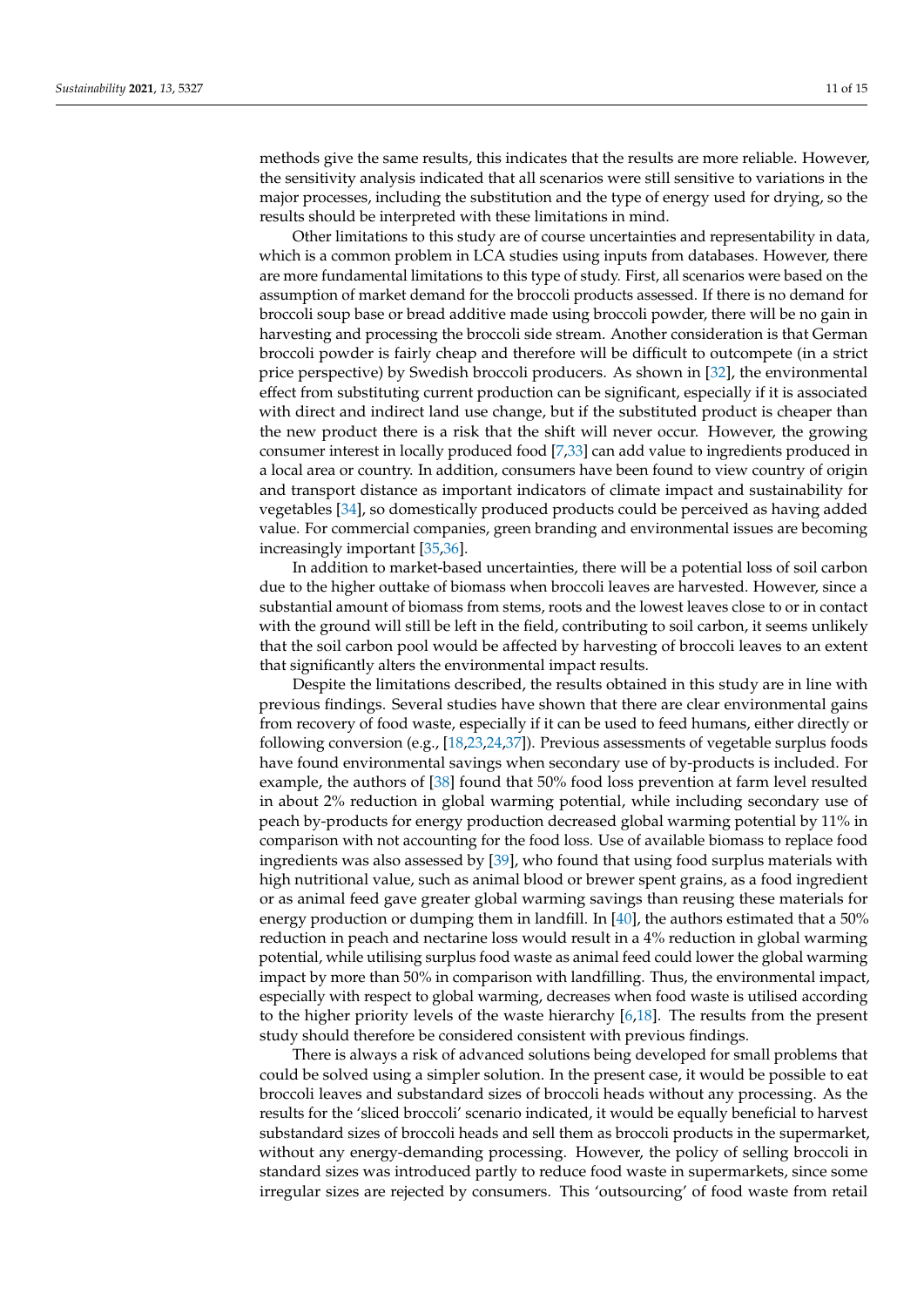to upstream actors in the food supply chain is well known (e.g., [\[18](#page-13-17)[,41–](#page-13-22)[44\]](#page-13-23)) and it was therefore not surprising to find it in the broccoli supply system. However, it is better to leave food in the field, rather than to transport and pack it, if it is going to be wasted, so it would be inadvisable to re-introduce irregular sizes of broccoli heads in supermarkets without changing consumer preferences to ensure that these products are acceptable.

Improved food security, improved nutrition and increased environmental sustainability are fundamental objectives motivating strong actions to reduce food losses and waste [\[1\]](#page-12-0). However, to fully utilise the potential of broccoli side streams, a production shift might need to be supported by policy interventions to increase broccoli consumption by Swedish consumers. Such policy interventions can be justified by the health benefits but can be difficult to implement within the legal boundaries of the European Union internal market. It will also be difficult to force people to eat more broccoli if their preferences dictate otherwise, but new products where broccoli side streams are included could be an easy way of adding health and environmental benefits to existing products. Since broccoli side streams are an available resource, using them as a functional ingredient within the food supply chain would likely also increase the nutritional value of other types of food [\[17,](#page-12-13)[19,](#page-13-0)[45\]](#page-13-24). There is currently a trend for increased awareness among modern consumers of the specific health properties of food products [\[6\]](#page-12-4), so use of locally produced broccoli by-products in baked goods and soups could be a profitable business opportunity. Such products could also support the trend of eating less animal-based food, thereby supporting transition to a more sustainable diet. Implementing a plant-based diet on a regular basis has also been emphasised by  $[4,7]$  $[4,7]$  as a necessity action to mitigate environmental burdens related to the food system, especially considering climate impact.

Increased nutrient recovery and avoided food waste are essential components of a circular economy and could also help to achieve a more sustainable food supply chain. However, the economic aspect of upgrading horticultural side streams is important to consider, since new production processes often require economic initiatives. By opting for recovery solutions that require few refining steps and where preferably all available material can be reused, and not only certain nutrients, a more cost-efficient side-stream valorisation process could be achieved. In terms of sustainable development, it is important that policy makers and industry do not allow short-term economic aspects to overshadow the potential environmental benefits of food waste resource recovery [\[46,](#page-13-25)[47\]](#page-14-0). On the contrary, food waste valorisation and integrated biorefining systems are predicted to pose as key components of a circular economy and sustainable food supply chain in the 21st century [\[6,](#page-12-4)[7\]](#page-12-5). Producing value-added products from food waste that lower the environmental burden could justify a higher production and investment cost, especially as it also enables the transition towards more circular bioeconomy and efficient use of resources [\[46\]](#page-13-25). Ultimately, an efficient utilisation of agro-industrial residues and horticultural side streams could reduce both the economic and environmental impact of the food supply chain [\[47](#page-14-0)[,48\]](#page-14-1), provided that sustainable solutions are adapted and supported by policy makers, industry and consumers.

#### **5. Conclusions**

This study revealed potential environmental savings in recovery of side streams from broccoli production. In comparisons of products made from side streams, a sliced broccoli scenario generated the lowest environmental impact in 13 of 16 impact categories assessed. A soup additive scenario had the lowest impact in three categories, although the difference was very small for many categories. In assessments of a shift in production, a scenario where broccoli side streams (substandard heads and leaves) were harvested and used in broccoli soup gave the greatest potential to reduce the environmental impact. However, that system proved sensitive to parameters relating to the substitution and to energy input, which was of major importance for the processes with the highest impact on the results. Despite possible uncertainties in the data, the results clearly indicate that recovery of broccoli side streams confers important environmental benefits. If economic barriers can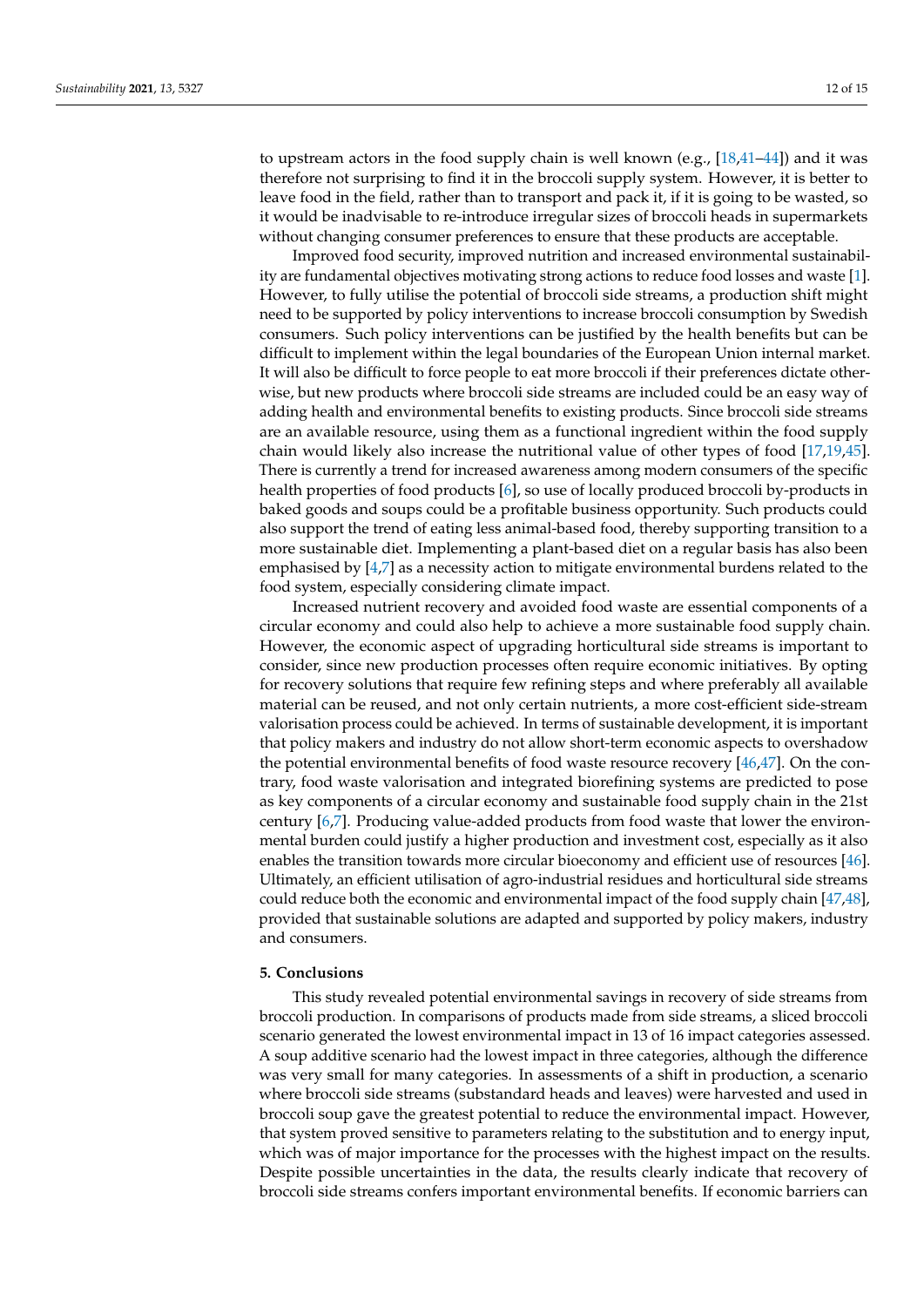be overcome, this free resource can be used to replace other more resource-demanding products and more products can be recovered per unit production area.

**Author Contributions:** Conceptualisation, M.E.; data curation, M.E., K.L.; formal analysis, M.E., L.B., K.L., C.M., M.E.O.; writing—original draft, M.E., L.B., K.L.; writing—review and editing, L.B., K.L., C.M., M.E.O., project administration: K.L., M.E.O. All authors have read and agreed to the published version of the manuscript.

**Funding:** This study was part of the project 'Utveckling av vegetariska inblandningsprodukter av sidoströmmar från broccoli-och grönkålsproduktion' funded by EIP Agri; Swedish Board of Agriculture, project No. 2017–4500.

**Institutional Review Board Statement:** Not applicable.

**Informed Consent Statement:** Not applicable.

**Data Availability Statement:** Not applicable.

**Conflicts of Interest:** The authors declare no conflict of interest. The funders had no role in the design of the study; in the collection, analyses, or interpretation of data; in the writing of the manuscript, or in the decision to publish the results.

#### **References**

- <span id="page-12-0"></span>1. FAO. *The State of Food and Agriculture 2019: Moving Forward on Food Loss and Waste Reduction*; Food and Agricultural Organization of the United Nations: Rome, Italy, 2019.
- <span id="page-12-1"></span>2. Fyles, H.; Madramootoo, C. *Emerging Technologies for Promoting Food Security*; Elsevier: Amsterdam, The Netherlands, 2016; ISBN 978-1-78242-335-5.
- <span id="page-12-2"></span>3. Godfray, H.C.J.; Beddington, J.R.; Crute, I.R.; Haddad, L.; Lawrence, D.; Muir, J.F.; Pretty, J.; Robinson, S.; Thomas, S.M.; Toulmin, C. Food Security: The Challenge of Feeding 9 Billion People. *Science* **2010**, *327*, 812–818. [\[CrossRef\]](http://doi.org/10.1126/science.1185383) [\[PubMed\]](http://www.ncbi.nlm.nih.gov/pubmed/20110467)
- <span id="page-12-3"></span>4. Chai, B.C.; van der Voort, J.R.; Grofelnik, K.; Eliasdottir, H.G.; Klöss, I.; Perez-Cueto, F.J.A. Which Diet Has the Least Environmental Impact on Our Planet? A Systematic Review of Vegan, Vegetarian and Omnivorous Diets. *Sustainability* **2019**, *11*, 4110. [\[CrossRef\]](http://doi.org/10.3390/su11154110)
- 5. Scherer, L.; Svenning, J.-C.; Huang, J.; Seymour, C.L.; Sandel, B.; Mueller, N.; Kummu, M.; Bekunda, M.; Bruelheide, H.; Hochman, Z.; et al. Global Priorities of Environmental Issues to Combat Food Insecurity and Biodiversity Loss. *Sci. Total Environ.* **2020**, *730*, 139096. [\[CrossRef\]](http://doi.org/10.1016/j.scitotenv.2020.139096) [\[PubMed\]](http://www.ncbi.nlm.nih.gov/pubmed/32388110)
- <span id="page-12-4"></span>6. Ahmed, I.; Zia, M.A.; Afzal, H.; Ahmed, S.; Ahmad, M.; Akram, Z.; Sher, F.; Iqbal, H.M.N. Socio-Economic and Environmental Impacts of Biomass Valorisation: A Strategic Drive for Sustainable Bioeconomy. *Sustainability* **2021**, *13*, 4200. [\[CrossRef\]](http://doi.org/10.3390/su13084200)
- <span id="page-12-5"></span>7. Sadhukhan, J.; Dugmore, T.I.J.; Matharu, A.; Martinez-Hernandez, E.; Aburto, J.; Rahman, P.K.S.M.; Lynch, J. Perspectives on "Game Changer" Global Challenges for Sustainable 21st Century: Plant-Based Diet, Unavoidable Food Waste Biorefining, and Circular Economy. *Sustainability* **2020**, *12*, 1976. [\[CrossRef\]](http://doi.org/10.3390/su12051976)
- <span id="page-12-6"></span>8. Nellemann, C.; MacDevette, M.; Manders, T.; Eickhout, B.; Svihus, B.; Prins, A.G.; Kaltenborn, B.P. *The Environmental Food Crisis: The Environment's Role in Averting Future Food Crises: A UNEP Rapid Response Assessment*; United Nations Environment Programme, GRID—Arendal, Ed.; UNEP: Arendal, Norway, 2009; ISBN 978-82-7701-054-0.
- <span id="page-12-7"></span>9. Gustavsson, J.; Cederberg, C.; Sonesson, U. *Global Food Losses and Food Waste: Extent, Causes and Prevention*; Food and Agriculture Organization of the United Nations: Rome, Italy, 2011; ISBN 978-92-5-107205-9.
- 10. Strid, I.; Eriksson, M.; Andersson, S.; Olsson, M. *Svinn Av Isbergssallat i Primärproduktionen Och Grossistledet i Sverige*; The Swedish Board of Agriculture: Jönköping, Sweden, 2014.
- 11. Hartikainen, H.; Svanes, E.; Franke, U.; Mogensen, L.; Andersson, S.; Bond, R.; Burman, C.; Einarsson, E.; Eklöf, P.; Joensuu, K.; et al. *Food Losses and Waste in Primary Production*; TemaNord; 2016:557.; Nordic Council of Ministers: Copenhagen, Denmark, 2017; ISBN 978-92-893-4767-9.
- <span id="page-12-8"></span>12. Johnson, L.K.; Dunning, R.D.; Bloom, J.D.; Gunter, C.C.; Boyette, M.D.; Creamer, N.G. Estimating On-Farm Food Loss at the Field Level: A Methodology and Applied Case Study on a North Carolina Farm. *Resour. Conserv. Recycl.* **2018**, *137*, 243–250. [\[CrossRef\]](http://doi.org/10.1016/j.resconrec.2018.05.017)
- <span id="page-12-9"></span>13. Nordic Council of Ministers, N.C. of M. Nordic Nutrition Recommendations 2012. *Integr. Nutr. Phys. Act.* **2008**, *5*, 1–3. [\[CrossRef\]](http://doi.org/10.6027/Nord2014-002)
- <span id="page-12-10"></span>14. Konde, Å.B.; Bjerselius, R.; Haglund, L.; Jansson, A.; Pearson, M.; Färnstrand, J.S.; Johansson, A.-K. *Swedish Dietary Guidelines-Risk and Benefit Management Report*; Swedish National Food Agency: Uppsala, Sweden, 2015.
- <span id="page-12-11"></span>15. Beausang, C.; Hall, C.; Toma, L. Food Waste and Losses in Primary Production: Qualitative Insights from Horticulture. *Resour. Conserv. Recycl.* **2017**, *126*, 177–185. [\[CrossRef\]](http://doi.org/10.1016/j.resconrec.2017.07.042)
- <span id="page-12-12"></span>16. Johnson, L.K.; Dunning, R.D.; Gunter, C.C.; Dara Bloom, J.; Boyette, M.D.; Creamer, N.G. Field Measurement in Vegetable Crops Indicates Need for Reevaluation of On-Farm Food Loss Estimates in North America. *Agric. Syst.* **2018**, *167*, 136–142. [\[CrossRef\]](http://doi.org/10.1016/j.agsy.2018.09.008)
- <span id="page-12-13"></span>17. Ferreira, M.S.L.; Santos, M.C.P.; Moro, T.M.A.; Basto, G.J.; Andrade, R.M.S.; Gonçalves, É.C.B.A. Formulation and Characterization of Functional Foods Based on Fruit and Vegetable Residue Flour. *J. Food Sci. Technol.* **2015**, *52*, 822–830. [\[CrossRef\]](http://doi.org/10.1007/s13197-013-1061-4)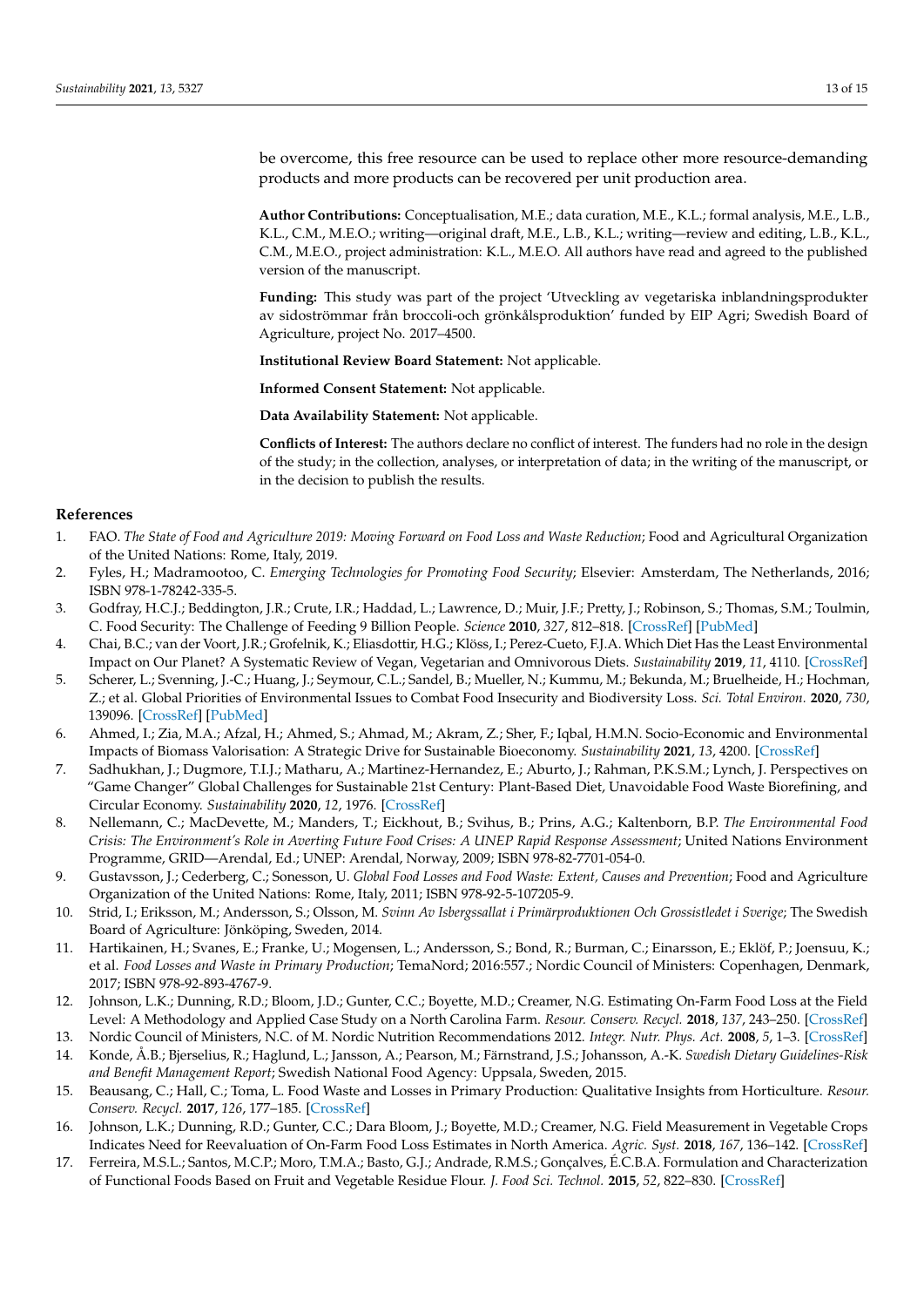- <span id="page-13-17"></span>18. Eriksson, M.; Spångberg, J. Carbon Footprint and Energy Use of Food Waste Management Options for Fresh Fruit and Vegetables from Supermarkets. *Waste Manag.* **2017**, *60*, 786–799. [\[CrossRef\]](http://doi.org/10.1016/j.wasman.2017.01.008)
- <span id="page-13-0"></span>19. Berndtsson, E.; Andersson, R.; Johansson, E.; Olsson, M.E. Side Streams of Broccoli Leaves: A Climate Smart and Healthy Food Ingredient. *IJERPH* **2020**, *17*, 2406. [\[CrossRef\]](http://doi.org/10.3390/ijerph17072406) [\[PubMed\]](http://www.ncbi.nlm.nih.gov/pubmed/32244813)
- <span id="page-13-1"></span>20. Domínguez-Perles, R.; Martínez-Ballesta, M.C.; Carvajal, M.; García-Viguera, C.; Moreno, D.A. Broccoli-Derived By-Products-A Promising Source of Bioactive Ingredients. *J. Food Sci.* **2010**, *75*, C383–C392. [\[CrossRef\]](http://doi.org/10.1111/j.1750-3841.2010.01606.x) [\[PubMed\]](http://www.ncbi.nlm.nih.gov/pubmed/20546399)
- 21. Mirabella, N.; Castellani, V.; Sala, S. Current Options for the Valorization of Food Manufacturing Waste: A Review. *J. Clean. Prod.* **2014**, *65*, 28–41. [\[CrossRef\]](http://doi.org/10.1016/j.jclepro.2013.10.051)
- <span id="page-13-2"></span>22. Maina, S.; Kachrimanidou, V.; Koutinas, A. A Roadmap towards a Circular and Sustainable Bioeconomy through Waste Valorization. *Curr. Opin. Green Sustain. Chem.* **2017**, *8*, 18–23. [\[CrossRef\]](http://doi.org/10.1016/j.cogsc.2017.07.007)
- <span id="page-13-3"></span>23. Bergström, P.; Malefors, C.; Strid, I.; Hanssen, O.J.; Eriksson, M. Sustainability Assessment of Food Redistribution Initiatives in Sweden. *Resources* **2020**, *9*, 27. [\[CrossRef\]](http://doi.org/10.3390/resources9030027)
- <span id="page-13-4"></span>24. Eriksson, M.; Strid, I.; Hansson, P.-A. Carbon Footprint of Food Waste Management Options in the Waste Hierarchy–a Swedish Case Study. *J. Clean. Prod.* **2015**, *93*, 115–125. [\[CrossRef\]](http://doi.org/10.1016/j.jclepro.2015.01.026)
- <span id="page-13-5"></span>25. Liu, M.; Zhang, L.; Ser, S.; Cumming, J.; Ku, K.-M. Comparative Phytonutrient Analysis of Broccoli By-Products: The Potentials for Broccoli By-Product Utilization. *Molecules* **2018**, *23*, 900. [\[CrossRef\]](http://doi.org/10.3390/molecules23040900)
- <span id="page-13-6"></span>26. Maina, S.; Misinzo, G.; Bakari, G.; Kim, H.-Y. Human, Animal and Plant Health Benefits of Glucosinolates and Strategies for Enhanced Bioactivity: A Systematic Review. *Molecules* **2020**, *25*, 3682. [\[CrossRef\]](http://doi.org/10.3390/molecules25163682)
- <span id="page-13-7"></span>27. International Organization for Standardization. *Environmental Management-Life Cycle Assessment-Principles and Framework*; ISO 14040:2006; International Organization for Standardization: Geneva, Switzerland, 2006.
- <span id="page-13-8"></span>28. International Organization for Standardization. *Environmental Management-Life Cycle Assessment-Requirements and Guidelines*; ISO 14044:2006; International Organization for Standardization: Geneva, Switzerland, 2006.
- <span id="page-13-9"></span>29. Grönsaksmästarna. 2020. Available online: <https://www.gronsaksmastarna.se/en/> (accessed on 10 May 2021).
- <span id="page-13-10"></span>30. Google. *Google Maps*; Google: Mountain View, CA, USA, 2020.
- <span id="page-13-11"></span>31. Ecoinvent. *Ecoinvent*; Ecoinvent: Zurich, Switzerland, 2020.
- <span id="page-13-12"></span>32. Eriksson, M.; Ghosh, R.; Hansson, E.; Basnet, S.; Lagerkvist, C.-J. Environmental Consequences of Introducing Genetically Modified Soy Feed in Sweden. *J. Clean. Prod.* **2018**, *176*, 46–53. [\[CrossRef\]](http://doi.org/10.1016/j.jclepro.2017.12.113)
- <span id="page-13-13"></span>33. Potter, H.K.; Röös, E. Multi-criteria evaluation of plant-based foods –use of environmental footprint and LCA data for consumer guidance. *J. Clean. Prod.* **2021**, 280. [\[CrossRef\]](http://doi.org/10.1016/j.jclepro.2020.124721)
- <span id="page-13-14"></span>34. Shi, J.; Visschers, V.H.M.; Bumann, N.; Siegrist, M. Consumers' Climate-Impact Estimations of Different Food Products. *J. Clean. Prod.* **2018**, *172*, 1646–1653. [\[CrossRef\]](http://doi.org/10.1016/j.jclepro.2016.11.140)
- <span id="page-13-15"></span>35. Krizanova, A.; Masarova, G.; Štefanikova, U.; Rypakova, M. Building a Brand in the Context of Sustainable Development. In Proceedings of the 2015 International Conference on Management Engineering and Management Innovation (icmemi-15), Changsha, China, 10–11 January 2015.
- <span id="page-13-16"></span>36. López-Pérez, M.E.; Melero, I.; Javier Sese, F. Management for Sustainable Development and Its Impact on Firm Value in the SME Context: Does Size Matter?: Management for Sustainable Development: Doses Size Matter? *Bus. Strat. Environ.* **2017**, *26*, 985–999. [\[CrossRef\]](http://doi.org/10.1002/bse.1961)
- <span id="page-13-18"></span>37. Porter, S.D.; Reay, D.S.; Bomberg, E.; Higgins, P. Avoidable Food Losses and Associated Production-Phase Greenhouse Gas Emissions Arising from Application of Cosmetic Standards to Fresh Fruit and Vegetables in Europe and the UK. *J. Clean. Prod.* **2018**, *201*, 869–878. [\[CrossRef\]](http://doi.org/10.1016/j.jclepro.2018.08.079)
- <span id="page-13-19"></span>38. Winans, K.; Marvinney, E.; Gillman, A.; Spang, E. An Evaluation of On-Farm Food Loss Accounting in Life-Cycle Assessment (LCA) of Four California Specialty Crops. *Front. Sustain. Food Syst.* **2020**, *4*, 10. [\[CrossRef\]](http://doi.org/10.3389/fsufs.2020.00010)
- <span id="page-13-20"></span>39. Scherhaufer, S.; Davis, J.; Metcalfe, P.; Gollnow, S.; Colin, F.; De Menna, F.; Vittuari, M.; Östergren, K. Environmental Assessment of the Valorisation and Recycling of Selected Food Production Side Flows. *Resour. Conserv. Recycl.* **2020**, *161*, 104921. [\[CrossRef\]](http://doi.org/10.1016/j.resconrec.2020.104921)
- <span id="page-13-21"></span>40. De Menna, F.; Davis, J.; Bowman, M.; Brenes Peralta, L.; Bygrave, K.; Garcia Herrero, L.; Luyckx, K.; McManus, W.; Vittuari, M.; van Zanten, H.; et al. LCA & LCC of food waste case studies: Assessment of food side flow prevention and valorisation routes in selected supply chains. *REFRESH* **2019**. [\[CrossRef\]](http://doi.org/10.18174/478622)
- <span id="page-13-22"></span>41. Eriksson, M.; Strid, I.; Hansson, P.-A. Food Losses in Six Swedish Retail Stores: Wastage of Fruit and Vegetables in Relation to Quantities Delivered. *Resour. Conserv. Recycl.* **2012**, *68*, 14–20. [\[CrossRef\]](http://doi.org/10.1016/j.resconrec.2012.08.001)
- 42. Ghosh, R.; Eriksson, M. Food Waste Due to Retail Power in Supply Chains: Evidence from Sweden. *Glob. Food Secur.* **2019**, *20*, 1–8. [\[CrossRef\]](http://doi.org/10.1016/j.gfs.2018.10.002)
- 43. Brancoli, P.; Lundin, M.; Bolton, K.; Eriksson, M. Bread Loss Rates at the Supplier-Retailer Interface–Analysis of Risk Factors to Support Waste Prevention Measures. *Resour. Conserv. Recycl.* **2019**, *147*, 128–136. [\[CrossRef\]](http://doi.org/10.1016/j.resconrec.2019.04.027)
- <span id="page-13-23"></span>44. Brancoli, P.; Bolton, K.; Eriksson, M. Environmental Impacts of Waste Management and Valorisation Pathways for Surplus Bread in Sweden. *Waste Manag.* **2020**, *117*, 136–145. [\[CrossRef\]](http://doi.org/10.1016/j.wasman.2020.07.043)
- <span id="page-13-24"></span>45. Melini, V.; Melini, F.; Luziatelli, F.; Ruzzi, M. Functional Ingredients from Agri-Food Waste: Effect of Inclusion Thereof on Phenolic Compound Content and Bioaccessibility in Bakery Products. *Antioxidants* **2020**, *9*, 1216. [\[CrossRef\]](http://doi.org/10.3390/antiox9121216)
- <span id="page-13-25"></span>46. Bartek, L.; Strid, I.; Henryson, K.; Junne, S.; Rasi, S.; Eriksson, M. Life cycle assessment of fish oil substitute produced by microalgae using food waste. *Sustain. Prod. Consum.* **2021**. [\[CrossRef\]](http://doi.org/10.1016/j.spc.2021.04.033)